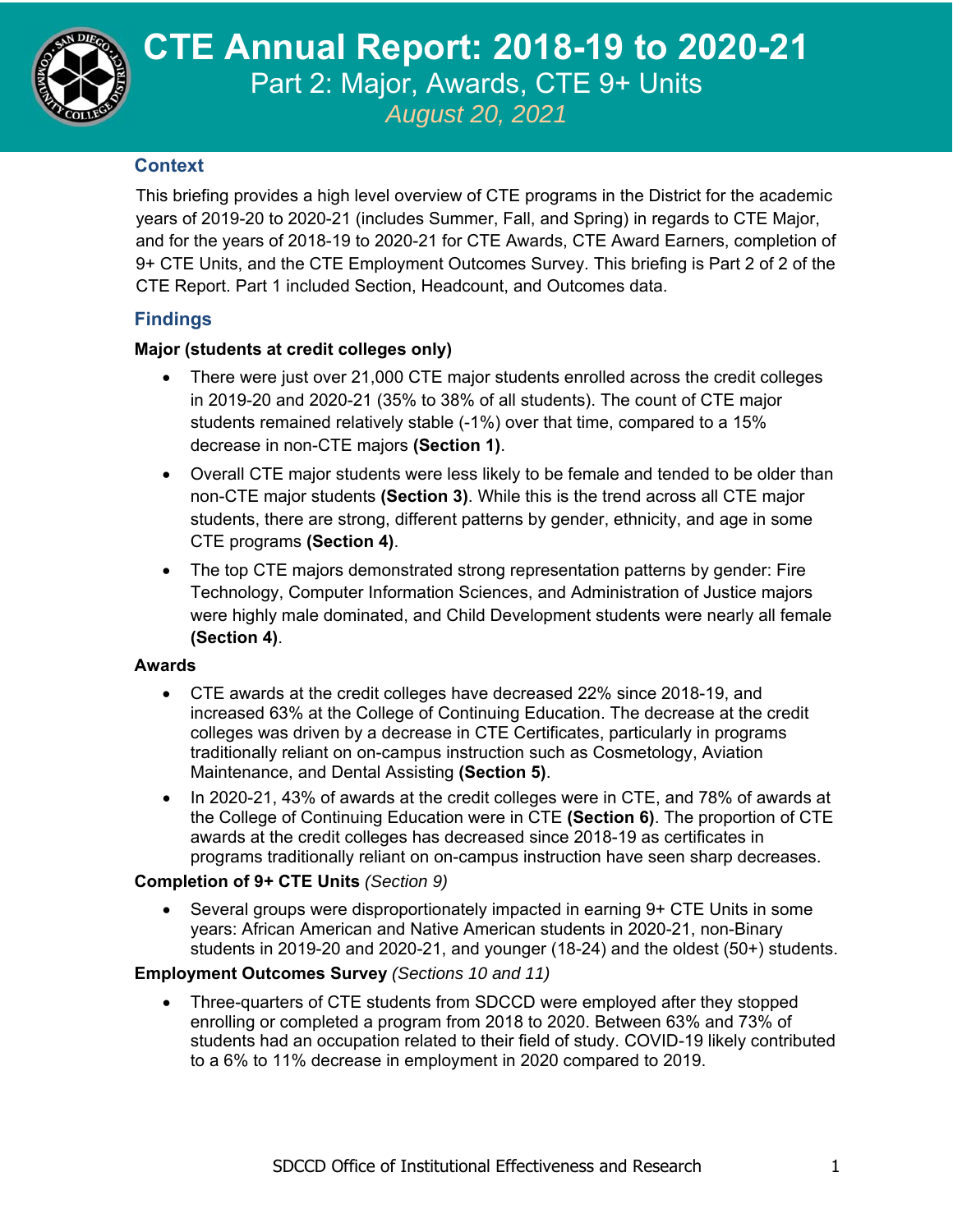### **Metrics and Definitions**

- **CTE Major:** A student enrolled at City, Mesa, or Miramar College with a Current Academic Plan on file in the academic year with a CIP code connected to a TOP code aligned to the Student Success Metrics definition of Career Technical Education. College-level headcounts of CTE major students are determined by the college at which the student's academic plan is on file.
- **CTE Award:** A state-supported degree or certificate with a TOP code aligned to the Student Success Metrics definition of Career Technical Education. Includes Bachelor's and Associate degrees; high school diplomas and Certificates of Course Completion awarded by the College of Continuing Education; and credit certificates from 8 to 16, 16 to 30, 18 to 30, 30 to 60, and 60 or more units. Excludes Certificates of Program Completion from the College of Continuing Education, which were introduced in the 2019-20 academic year.
- **CTE Award Earner:** A student who earned a state-supported degree or certificate with a TOP code aligned to the Student Success Metrics definition of Career Technical Education. Excludes those who earned only credit certificates from 8 to 16 units, 12 to 18 units, 16 to 30 units, and 18 to 30 units, and those who earned Certificates of Program Completion from the College of Continuing Education.
- **CE Certificate of Completion**: Includes Certificates of Completion and High School Diplomas awarded by the College of Continuing Education.

### **Exclusions**

- Awards data excludes non-state supported awards.
- Awards data excludes 1,312 Certificates of Program Completion (91% of which were CTE) from the College of Continuing Education in 2019-20, and 1,542 in 2020-21 (97% CTE); this data was unavailable in 2018-19.

### **Additional Notes**

- Headcount disaggregations for non-binary students became available in 2019-20 as the district transitioned to Campus Solutions; this data was not available in 2018-19.
- This report shows an increase in Certificates of Course Completion awarded by the College of Continuing Education from 2018-19 to 2019-20. During this period, the College of Continuing Education began to transition to a managed enrollment strategy rather than open-entry/open-exit. The effects of this strategy transition were somewhat accelerated by the COVID-19 pandemic and the districtwide adoption of Campus Solutions; these circumstances led to increased use of electronic systems to report and track certificates.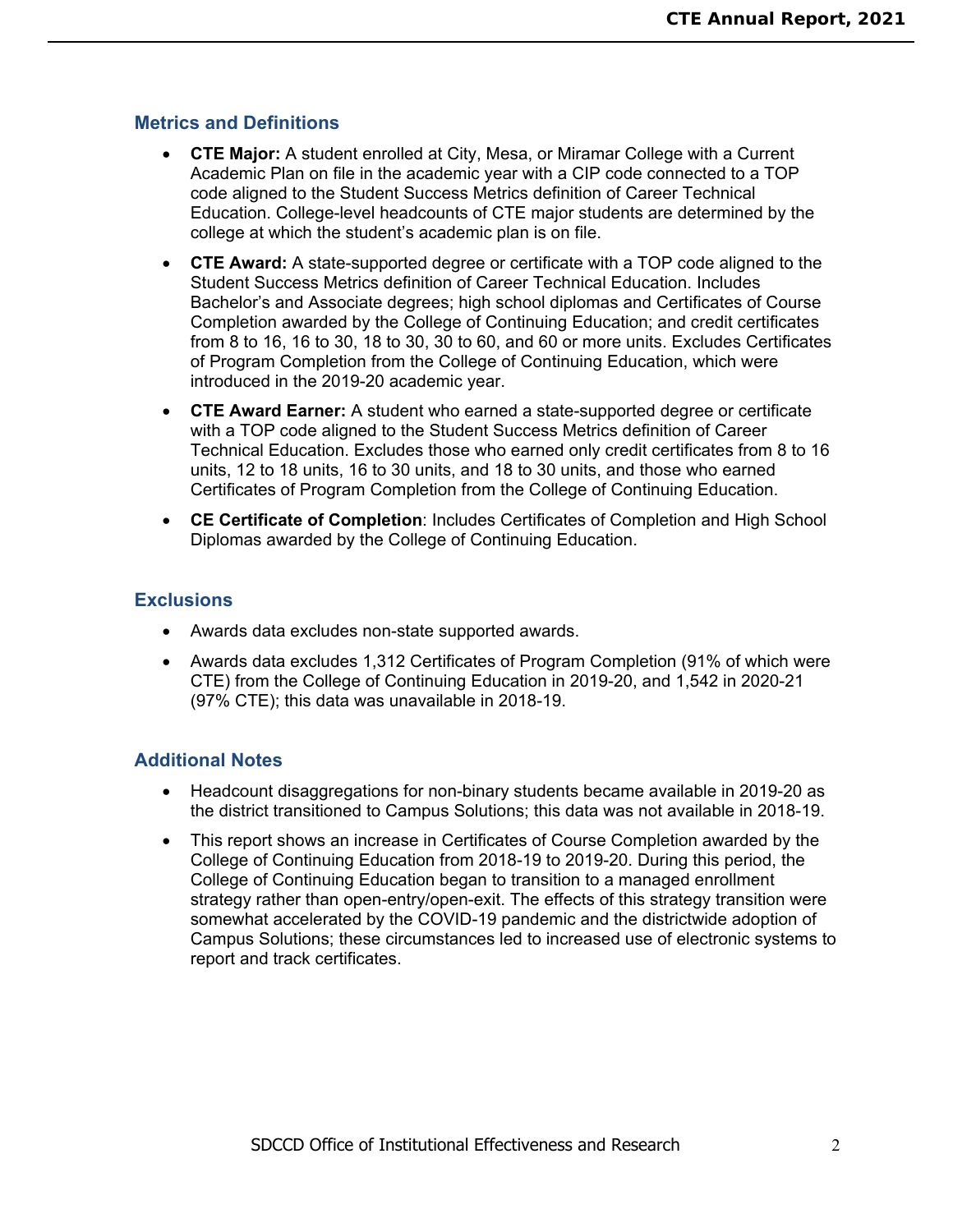# **Contents**

| 1.  |  |
|-----|--|
| 2.  |  |
| 3.  |  |
| 3.  |  |
|     |  |
|     |  |
| 5.  |  |
| 6.  |  |
|     |  |
| 8.  |  |
| 9.  |  |
|     |  |
| 10. |  |
| 11. |  |
|     |  |
|     |  |

# **Figures**

| Figure 2. Headcount and Proportion of Students with a CTE Academic Plan, by Credit       |  |
|------------------------------------------------------------------------------------------|--|
| Figure 3. CTE Major and non-CTE Major students, by Gender, Credit Colleges8              |  |
| Figure 4. CTE Major and non-CTE Major students, by Age Group, Credit Colleges  8         |  |
| Figure 5. Top CTE Major Groups at the Credit Colleges, by Gender, unduplicated across    |  |
| Figure 6. Top CTE Major Groups, by Ethnicity, unduplicated across 2019-20 and 2020-21.11 |  |
|                                                                                          |  |
| Figure 8. Ethnicity of CTE Award Earners, Districtwide, 2018-19 to 2020-21 15            |  |
|                                                                                          |  |
|                                                                                          |  |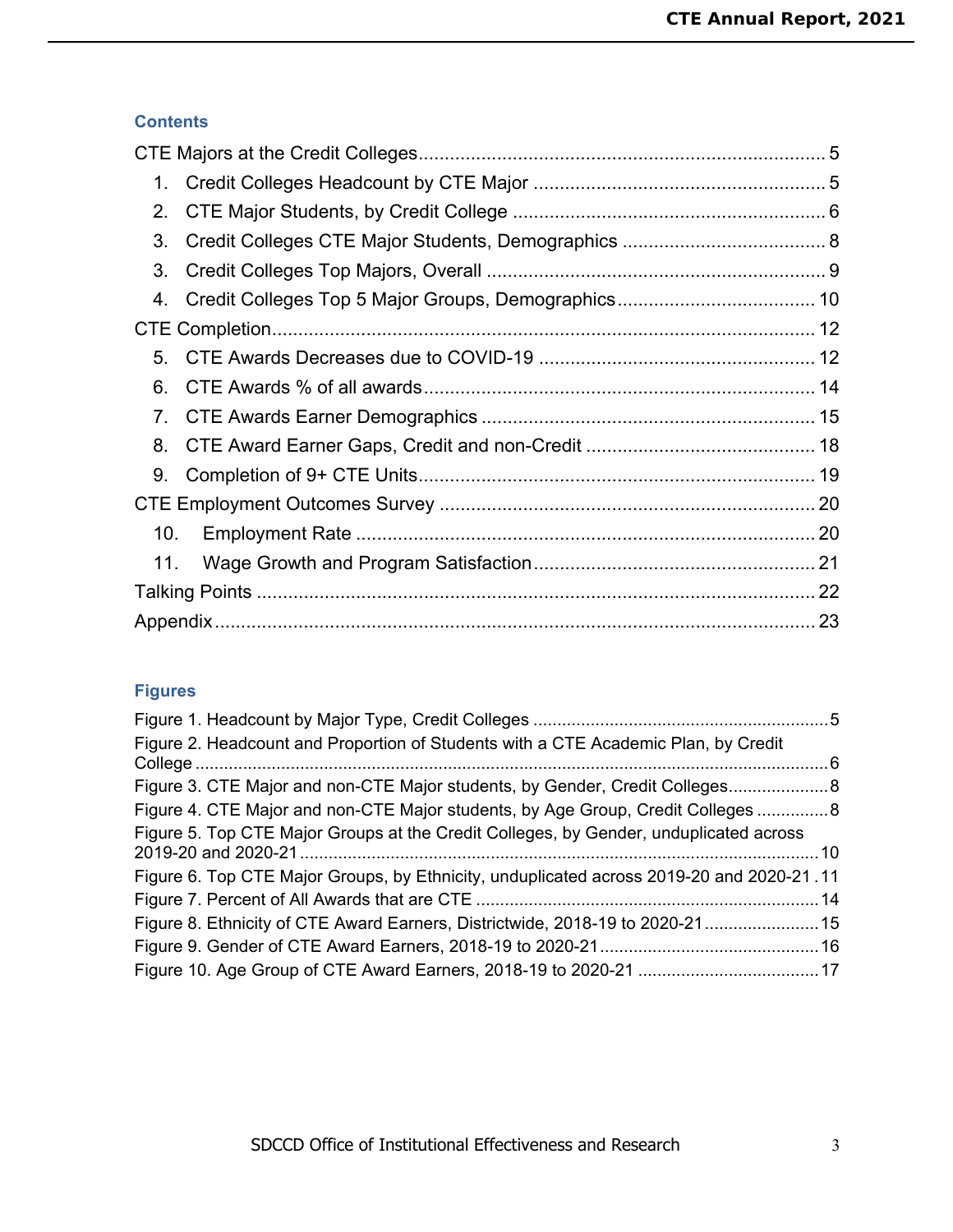### **Tables**

| Table 1. Credit Colleges Headcount of Students who Enrolled in CTE courses, by Major Type5  |  |
|---------------------------------------------------------------------------------------------|--|
| Table 2. Credit Colleges Proportion of Students who Enrolled in CTE courses, by Major Type5 |  |
|                                                                                             |  |
| Table 4. Credit College Headcount of Students by Major Type who Enrolled in CTE Courses7    |  |
|                                                                                             |  |
|                                                                                             |  |
|                                                                                             |  |
|                                                                                             |  |
| Table 9. Top 10 30-59 Unit CTE Certificates in 2018-19, with 2019-20 and 2020-21 Counts 13  |  |
|                                                                                             |  |
|                                                                                             |  |
|                                                                                             |  |
| Table 13. DI Groups and Years: Percent of CTE Students who earned 9+ CTE Units at           |  |
|                                                                                             |  |
|                                                                                             |  |
|                                                                                             |  |
| Table 16. Hourly Wage Growth, % Change, former CTE students, compared to Wages pre-CTE      |  |
|                                                                                             |  |
|                                                                                             |  |
| Table 19. Proportion of CTE-major and non-CTE major students who Enrolled in CTE Courses23  |  |
|                                                                                             |  |
|                                                                                             |  |
|                                                                                             |  |
|                                                                                             |  |
|                                                                                             |  |
|                                                                                             |  |
|                                                                                             |  |
|                                                                                             |  |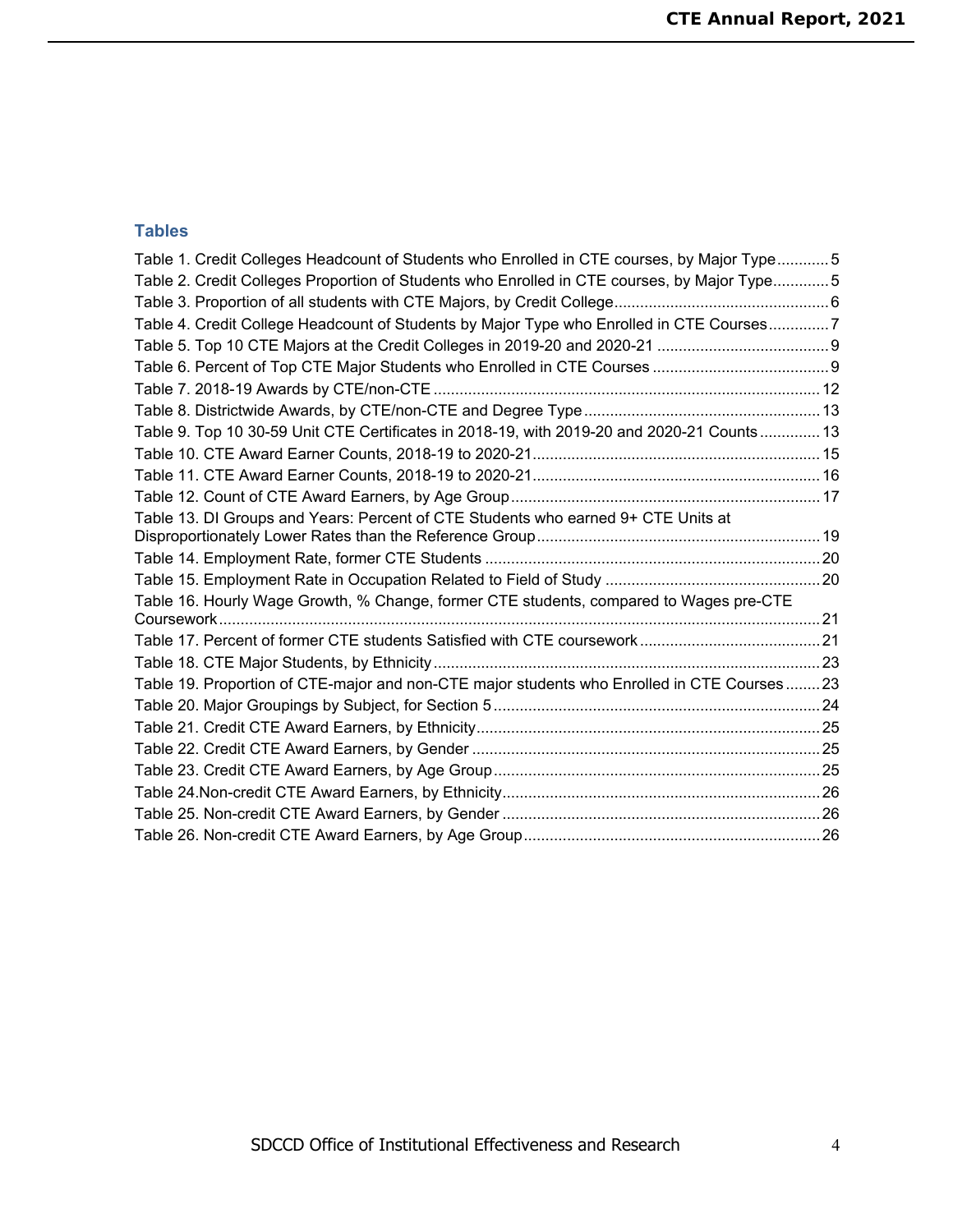#### **CTE Majors at the Credit Colleges**

**1. Credit Colleges Headcount by CTE Major: There were over 21,000 students enrolled across the credit colleges with a CTE major in both 2019-20 and 2020-21; this was between 35% and 38% of all students enrolled at the credit colleges.** 

While the count of CTE major students enrolled across the colleges remained stable from 2019-20 to 2020-21 (-1%), the count of non-CTE major students decreased 15% over that period. **This led to an increase in the proportion of students with a CTE major, from 35% in 2019-20 to 38% in 2020-21.** 

Of students with a CTE major (21,508 in 2019-20 and 21,282 in 2020-21), almost threequarters enrolled in a CTE course each year at City, Mesa, or Miramar Colleges (2019- 20: 73%, 2020-21: 72%). Just over one-third of students with a non-CTE major enrolled in CTE courses.





*Table 1. Credit Colleges Headcount of Students who Enrolled in CTE courses, by Major Type* 

|                     |                       | 2019-20 | 2020-21 | <b>Difference</b> | % Change |
|---------------------|-----------------------|---------|---------|-------------------|----------|
|                     | Enrolled in CTE       | 15,672  | 15,416  | $-256$            | $-2%$    |
| <b>CTE</b><br>Major | Did not enroll in CTE | 5,841   | 5,867   | 26                | 0%       |
|                     | <b>Total</b>          | 21,513  | 21,283  | $-230$            | $-1%$    |
|                     | Enrolled in CTE       | 14,781  | 12,730  | $-2,051$          | $-14%$   |
| Non-CTE<br>Major    | Did not enroll in CTE | 25,289  | 21,387  | $-3,902$          | $-15%$   |
|                     | <b>Total</b>          | 40,070  | 34,117  | $-5,953$          | $-15%$   |

|  |  |  |  |  | Table 2. Credit Colleges Proportion of Students who Enrolled in CTE courses, by Major Type |
|--|--|--|--|--|--------------------------------------------------------------------------------------------|
|--|--|--|--|--|--------------------------------------------------------------------------------------------|

|                     |                       | 2019-20 | 2020-21 | <b>Difference</b> |
|---------------------|-----------------------|---------|---------|-------------------|
|                     | Enrolled in CTE       | 73%     | 72%     | $0\%$             |
| <b>CTE</b><br>Major | Did not enroll in CTE | 27%     | 28%     | 0%                |
|                     | <b>Total</b>          | 100%    | 100%    |                   |
|                     | Enrolled in CTE       | 37%     | 37%     | 0%                |
| Non-CTE<br>Major    | Did not enroll in CTE | 63%     | 63%     | 0%                |
|                     | Total                 | 100%    | 100%    |                   |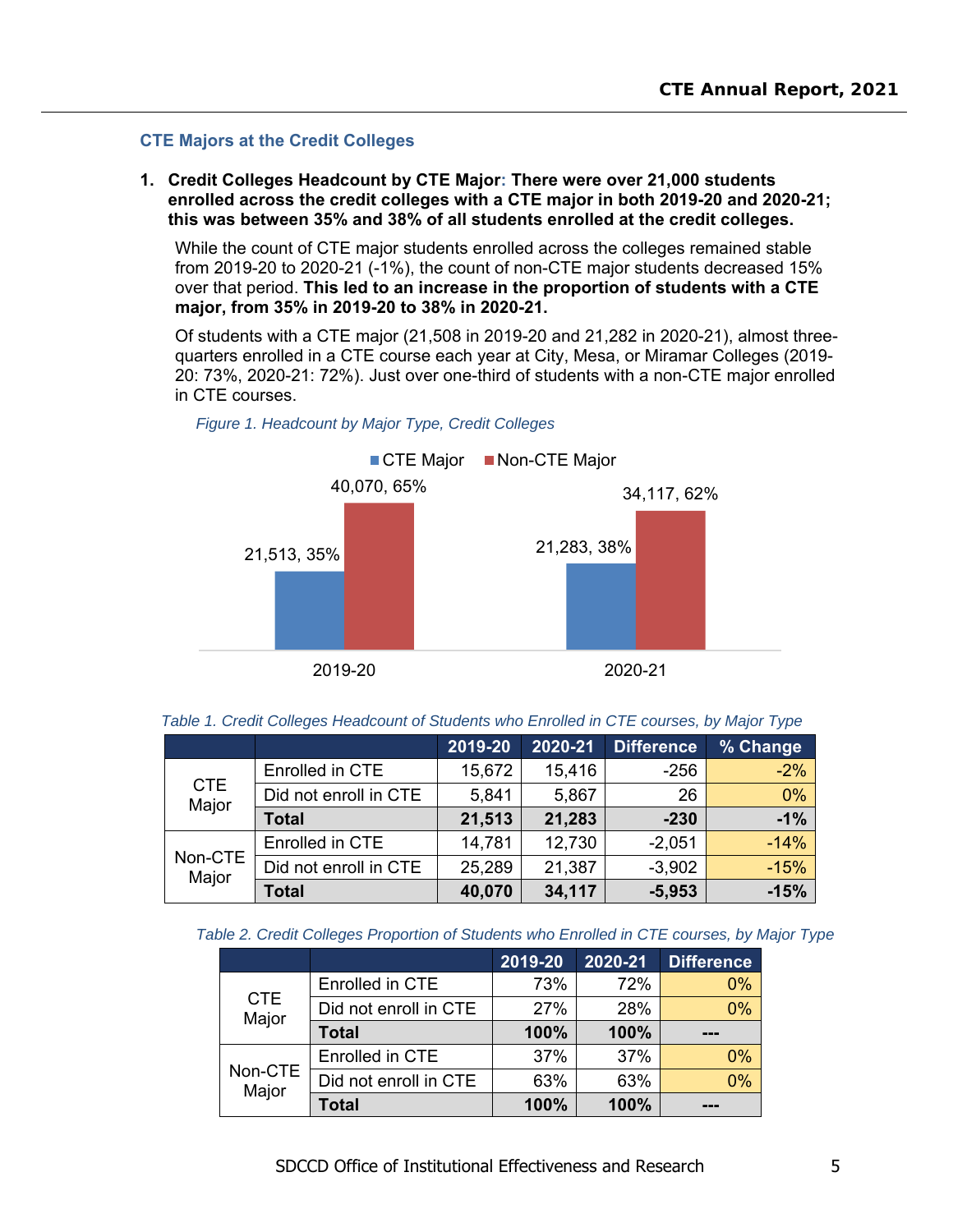#### **2. CTE Major Students, by Credit College: Between 5,900 and 8,300 students had CTE academic plans (majors) on file at each of the credit colleges in 2019-20 and 2020-21, accounting for between 31% and 44% of the student population.**

Mesa College had the largest population of students with a CTE major in both academic years (7,982 in 2019-20 and 8,349 in 2020-21), and City College had the smallest.

As City and Miramar Colleges, the count of CTE decreased more slowly (City/ECC: -4%, Miramar: -4%) than the count of non-CTE students (City/ECC: -16%, Miramar: -13%), and at Mesa College the count of CTE students increased slightly (+5%) as the count of non-CTE students decreased (-15%). This led to a larger proportion of students with CTE majors at the colleges in 2020-21 than in 2020-21. See Table 4 on the next page for more detail.

Between 65% and 81% of students with CTE majors enrolled in CTE courses at City, Mesa, or Miramar College. A higher proportion of Miramar College students enrolled in CTE courses (81% in both years), followed by Mesa College (2019-20: 69%, 2020-21: 70%) and City College (2019-20: 68%, 2020-21: 65%). For more detail see Table 19 in the appendix.



*Figure 2. Headcount and Proportion of Students with a CTE Academic Plan, by Credit College* 

*Note. Students are included in the credit college at which they had an active academic plan on file in the given academic year.* 

|  |  | Table 3. Proportion of all students with CTE Majors, by Credit College |
|--|--|------------------------------------------------------------------------|
|  |  |                                                                        |

|                  |                                      | 2019-20    | 2020-21                              |            |  |
|------------------|--------------------------------------|------------|--------------------------------------|------------|--|
|                  | <b>CTE Major</b><br><b>Headcount</b> | % of Total | <b>CTE Major</b><br><b>Headcount</b> | % of Total |  |
| City College/ECC | 6,211                                | 35%        | 5,934                                | 38%        |  |
| Mesa College     | 7,982                                | 31%        | 8,349                                | 36%        |  |
| Miramar College  | 7,507                                | 41%        | 7,236                                | 44%        |  |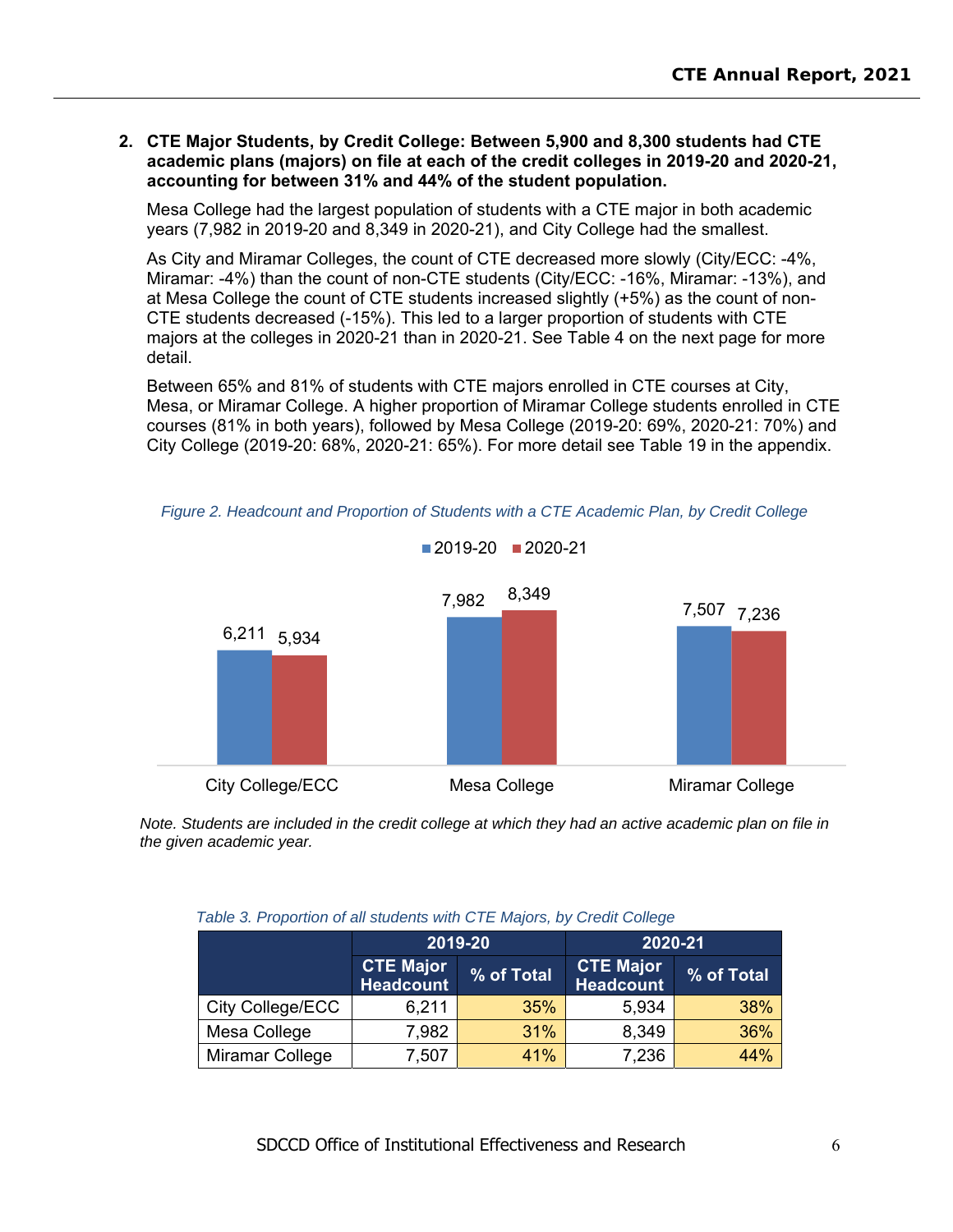|                    |                             | more complete cause and or other and with the more than the set of the set of the set of the set of the set of | 2019-20 | 2020-21 | <b>Difference</b> | % Change     |
|--------------------|-----------------------------|----------------------------------------------------------------------------------------------------------------|---------|---------|-------------------|--------------|
|                    |                             | <b>Enrolled in CTE</b>                                                                                         | 4,237   | 3,886   | $-351$            | $-8%$        |
|                    | <b>CTE</b>                  | Did not enroll in CTE                                                                                          | 1,974   | 2,048   | 74                | 4%           |
| City               | Major                       | <b>Total CTE Major</b>                                                                                         | 6,211   | 5,934   | $-277$            | $-4%$        |
| College/           | Non-                        | Enrolled in CTE                                                                                                | 4,297   | 3,694   | $-603$            | $-14%$       |
| <b>ECC</b>         | <b>CTE</b>                  | Did not enroll in CTE                                                                                          | 7,412   | 6,119   | $-1,293$          | $-17%$       |
|                    | Major                       | <b>Total non-CTE Major</b>                                                                                     | 11,709  | 9,813   | $-1,896$          | $-16%$       |
|                    |                             | <b>Total Credit College</b>                                                                                    | 17,920  | 15,747  | $-2,173$          | $-12%$       |
|                    |                             | Enrolled in CTE                                                                                                | 5,519   | 5,839   | 320               | 6%           |
|                    | <b>CTE</b><br>Major         | Did not enroll in CTE                                                                                          | 2,463   | 2,510   | 47                | 2%           |
|                    |                             | <b>Total CTE Major</b>                                                                                         | 7,982   | 8,349   | 367               | 5%<br>$-13%$ |
| Mesa<br>College    | Non-<br><b>CTE</b><br>Major | Enrolled in CTE                                                                                                | 6,083   | 5,271   | $-812$            |              |
|                    |                             | Did not enroll in CTE                                                                                          | 11,480  | 9,688   | $-1,792$          | $-16%$       |
|                    |                             | <b>Total non-CTE Major</b>                                                                                     | 17,563  | 14,959  | $-2,604$          | $-15%$       |
|                    |                             | <b>Total Credit College</b>                                                                                    | 25,545  | 23,308  | $-2,237$          | $-9%$        |
|                    |                             | <b>Enrolled in CTE</b>                                                                                         | 6,073   | 5,837   | $-236$            | $-4%$        |
|                    | <b>CTE</b><br>Major         | Did not enroll in CTE                                                                                          | 1,434   | 1,399   | $-35$             | $-2%$        |
|                    |                             | <b>Total CTE Major</b>                                                                                         | 7,507   | 7,236   | $-271$            | $-4%$        |
| Miramar<br>College | Non-                        | <b>Enrolled in CTE</b>                                                                                         | 4,539   | 3,897   | $-642$            | $-14%$       |
|                    | <b>CTE</b>                  | Did not enroll in CTE                                                                                          | 6,062   | 5,351   | $-711$            | $-12%$       |
|                    | Major                       | <b>Total non-CTE Major</b>                                                                                     | 10,601  | 9,248   | $-1,353$          | $-13%$       |
|                    |                             | <b>Total Credit College</b>                                                                                    | 18,108  | 16,484  | $-1,624$          | $-9%$        |

*Table 4. Credit College Headcount of Students by Major Type who Enrolled in CTE Courses* 

*Note 1. Students are included in the credit college at which they had an active academic plan on file in the given academic year.* 

*Note 2. Students are included in the "Enrolled in CTE" row if they enrolled a CTE course at any of the credit colleges or at the College of Continuing Education in the given academic year.*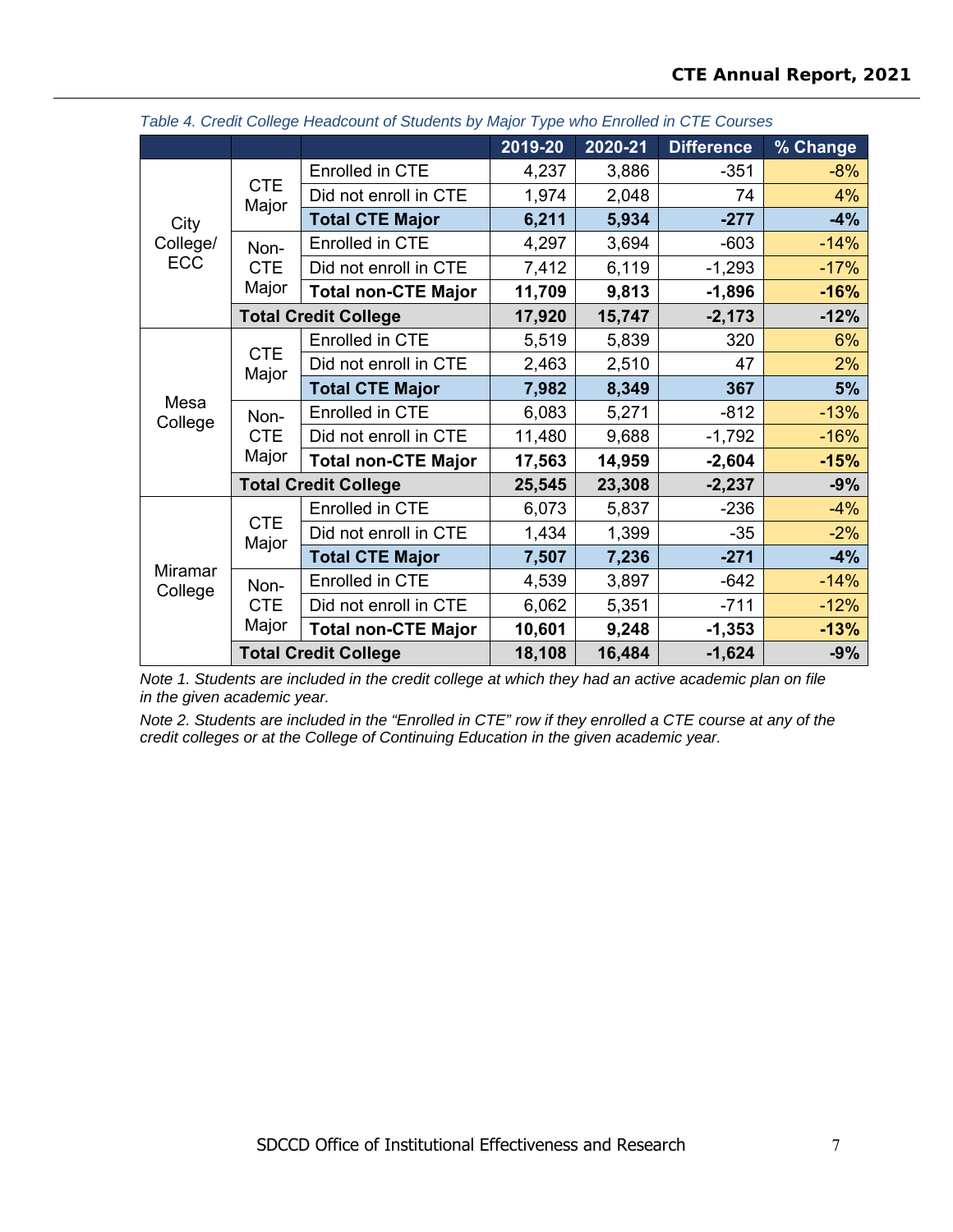**3. Credit Colleges CTE Major Students, Demographics: Compared to students with a non-CTE major, CTE-major students are less likely to be female and more likely to be older.** 

This analysis only includes students at the credit colleges.

**CTE-major students less likely to be female:** Female students accounted for a smaller proportion of CTE major students than of non-CTE major students in both 2019-20 and 2020-21 (-8% in both years).





**CTE-major students tend to be older:** Students 25 and older accounted for more than half of CTE-major students, compared to just over a third of non-CTE major students, in both 2019-20 and 2020-21.

*Figure 4. CTE Major and non-CTE Major students, by Age Group, Credit Colleges* 



**CTE-major students were similar by ethnicity** to non-CTE major students, except that they were slightly less likely to be Asian (-2% in 2019-20 and 2020-21) and more likely to be white (+4% in 2019-20 and 2020-21). See Table 18 in the appendix for more detail.

SDCCD Office of Institutional Effectiveness and Research 8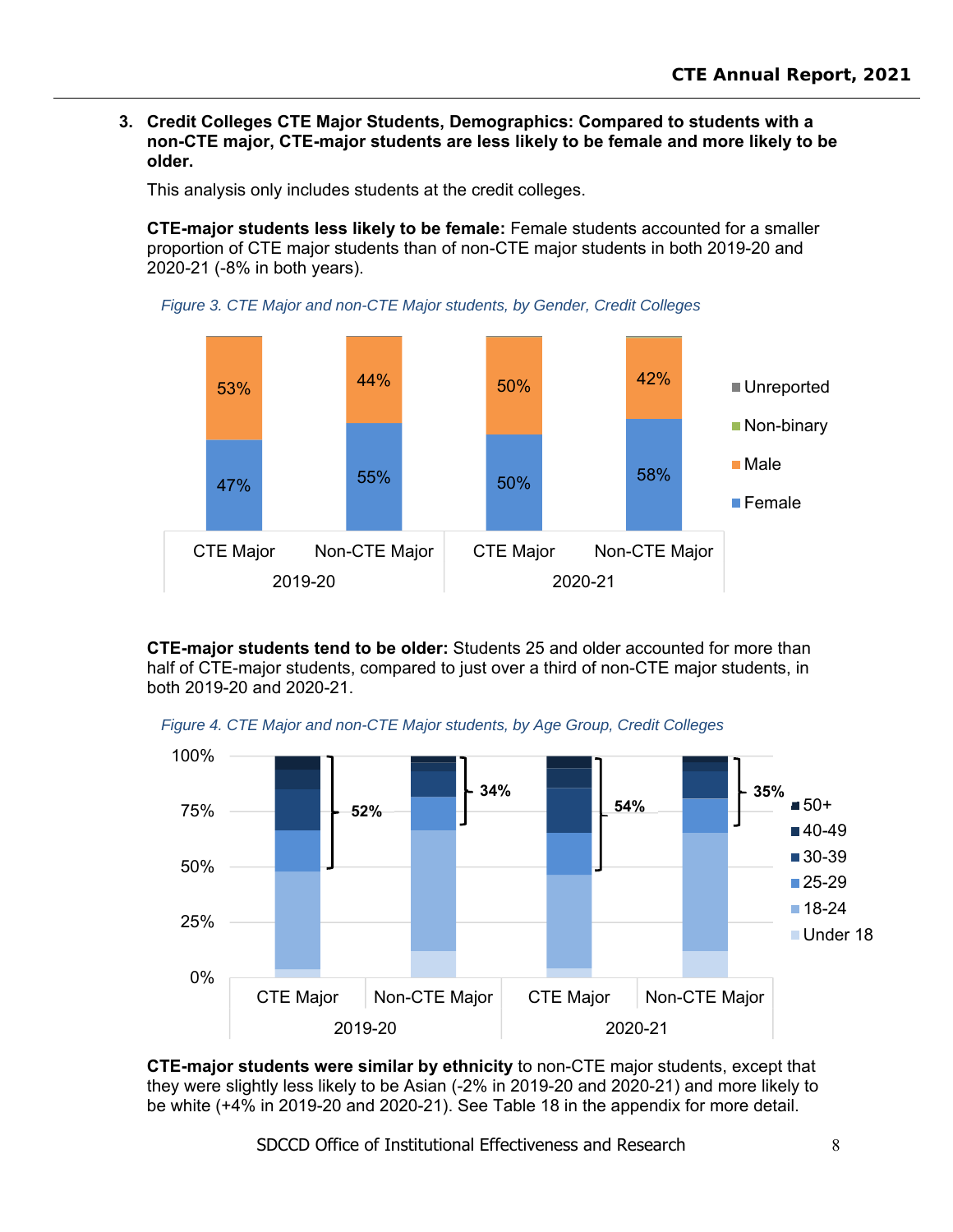**3. Credit Colleges Top Majors, Overall: Business Administration and Business Administration for Transfer were the most popular CTE majors across 2019-20 and 2020-21. Three different Administration of Justice majors were included in the top 10 CTE majors in both 2019-20 and 2020-21.**

COVID-19 impacted the number of students selecting Cosmetology as a major: 208 fewer students enrolled at the colleges had this major in 2020-21 than in 2019-20, a decrease of 46%.

There were 269 more students with an Administration of Justice, Law Enforcement Specialization major in 2020-21 than in 2019-20, an increase of 42%. This increase may be part of a shift away from two other Administration of Justice majors, which saw a combined decrease of 281 students from 2019-20 to 2020-21.

|                                             | 2019-20 | 2020-21 | <b>Difference</b> | % Change |
|---------------------------------------------|---------|---------|-------------------|----------|
| <b>Business Administration for Transfer</b> | 2,784   | 2,665   | $-119$            | $-4%$    |
| <b>Business Administration</b>              | 1,620   | 1,319   | $-301$            | $-19%$   |
| <b>Child Development</b>                    | 951     | 838     | $-113$            | $-12%$   |
| <b>Computer and Information Sciences</b>    | 810     | 813     | 3                 | 0%       |
| Fire Technology                             | 743     | 540     | $-203$            | $-27%$   |
| Admin. of Justice Law Enforcement           | 662     | 477     | $-185$            | $-28%$   |
| Admin. of Justice Law Enforcement Spec.     | 646     | 915     | 269               | 42%      |
| Administration of Justice for Transfer      | 539     | 443     | $-96$             | $-18%$   |
| <b>Nursing Education Registered Nurse</b>   | 473     | 733     | 260               | 55%      |
| Cosmetology                                 | 458     | 250     | $-208$            | $-45%$   |
| <b>Business Management</b>                  | 457     | 629     | 172               | 38%      |

#### *Table 5. Top 10 CTE Majors at the Credit Colleges in 2019-20 and 2020-21*

Nearly all Administration of Justice and Fire Protection students enrolled in CTE courses in either 2019-20 or 2020-21. On the other hand, only 30% of Nursing students enrolled in CTE courses, even as the number of students in that major increased 55%.

|  | Table 6. Percent of Top CTE Major Students who Enrolled in CTE Courses |
|--|------------------------------------------------------------------------|
|  |                                                                        |

|                                             | 2019-20 | 2020-21 |
|---------------------------------------------|---------|---------|
| <b>Business Administration for Transfer</b> | 69%     | 71%     |
| <b>Business Administration</b>              | 60%     | 65%     |
| <b>Child Development</b>                    | 75%     | 75%     |
| <b>Computer and Information Sciences</b>    | 54%     | 57%     |
| Fire Technology                             | 93%     | 91%     |
| Admin. of Justice Law Enforcement           | 95%     | 97%     |
| Admin. of Justice Law Enforcement Spec.     | 98%     | 98%     |
| Administration of Justice for Transfer      | 78%     | 77%     |
| <b>Nursing Education Registered Nurse</b>   | 30%     | 30%     |
| Cosmetology                                 | 80%     | 67%     |
| <b>Business Management</b>                  | 68%     | 68%     |

#### There were **260 more Nursing students in 2020-21** than the prior year.

However, **only 30% of Nursing students enrolled in CTE** courses in 2019-20 and 2020-21.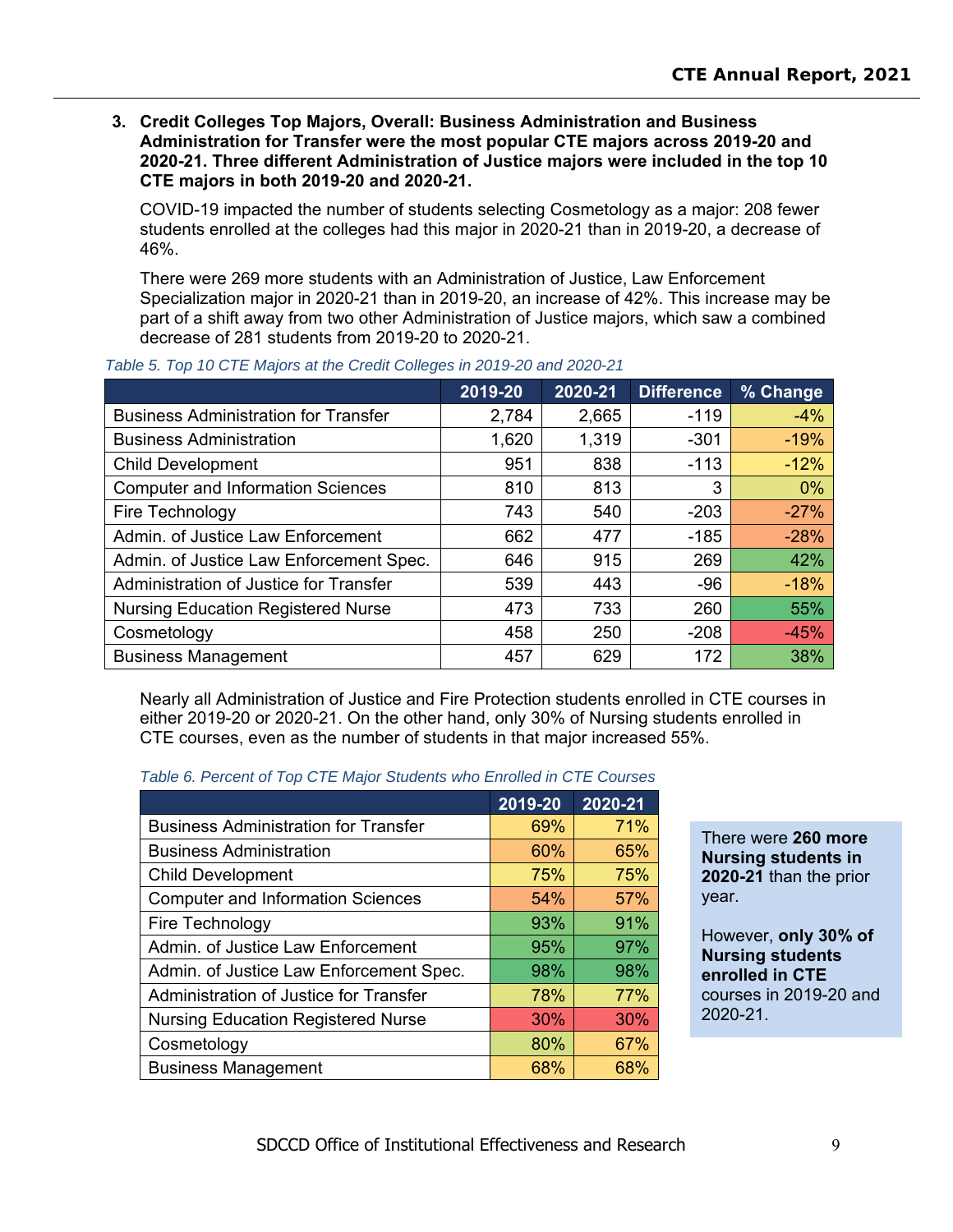**4. Credit Colleges Top 5 Major Groups, Demographics: There were strong trends among CTE major by gender, and moderately strong trends by ethnicity. Female students were highly under-represented in Computer Sciences and Public Safety (Admin. Justice and Fire Technology), while male students were very highly underrepresented in Child Development. Public Safety major students were more likely to be white.** 

The most popular majors were grouped by subject area to simplify analysis (i.e., "Business" refers to Business Administration for Transfer, Business Administration, and Business Management). See Table 22 in the Appendix for full grouping detail.

**Trends by Gender:** The most popular CTE majors reflect entrenched gender representation trends in occupations related to those majors. Majors aligned to traditionally male-dominated professions (Fire Technology, Computer Science, and Administration of Justice) had strong over-representation of male students at the colleges. On the other hand, nearly all Child Development major students are female.





*Note. Non-binary students were not represented among these majors.*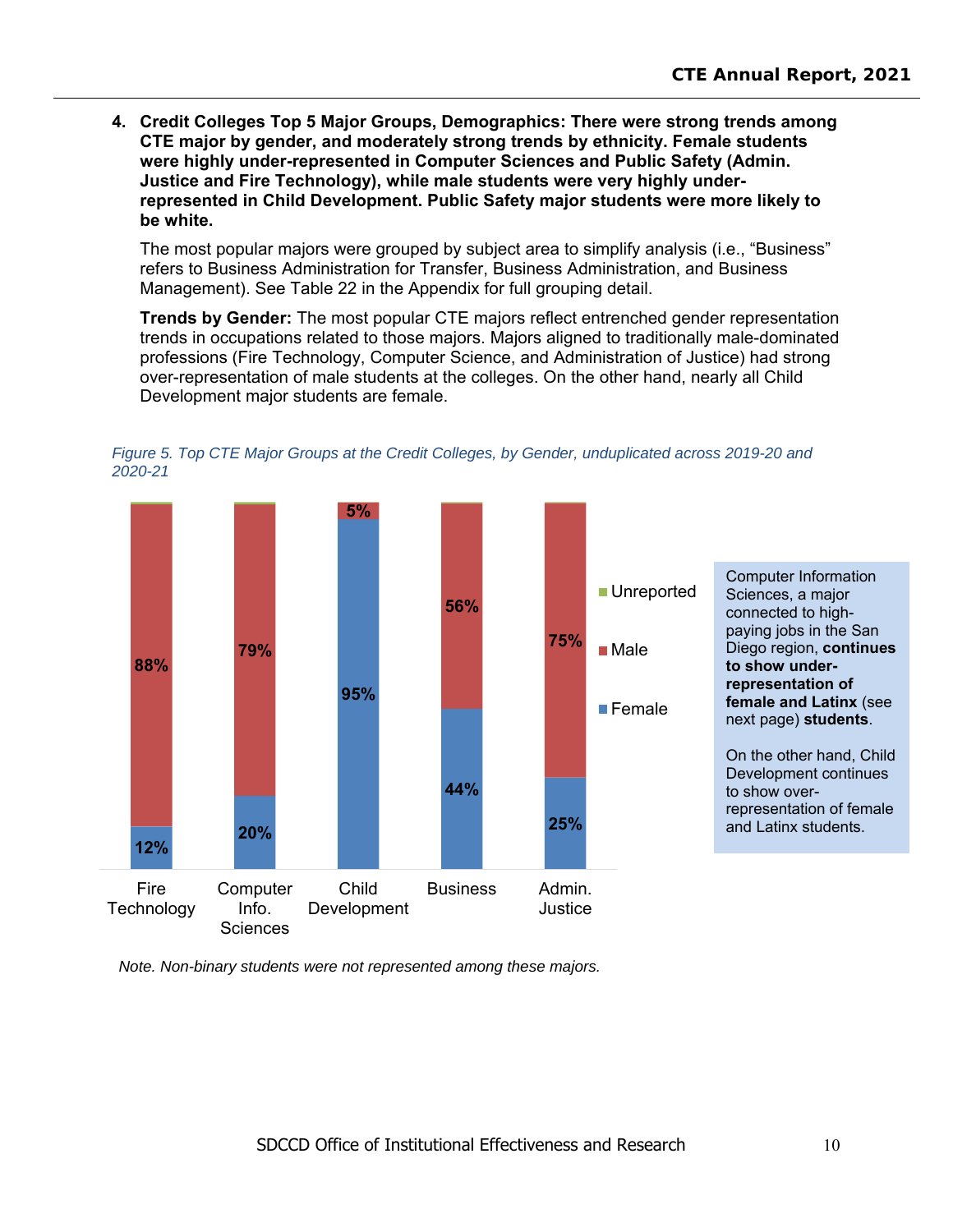**Trends by Ethnicity:** Compared to all CTE-major students:

- Fire Technology and Administration of Justice students were **much more likely to be white** (+18% and +12%)
- Child Development students were **more likely to be Latinx** (+9%).
- Computer Information Sciences students were **much more likely to be Asian** (+12%). **Latinx students were highly under-represented** among Computer Information Sciences major students (-14% compared to representation of all CTE major students).



*Figure 6. Top CTE Major Groups, by Ethnicity, unduplicated across 2019-20 and 2020-21*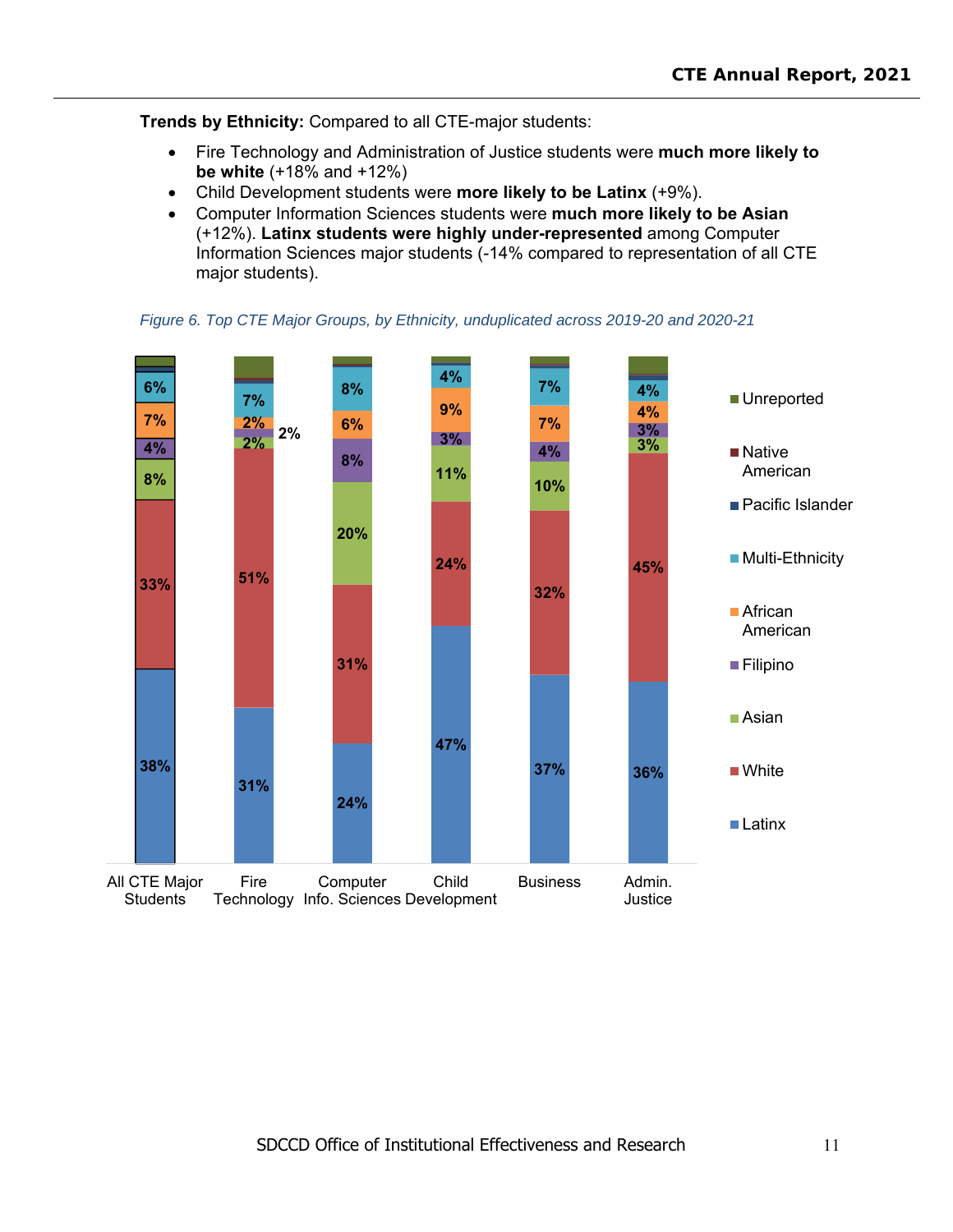### **CTE Completion**

**5. CTE Awards Decreases due to COVID-19: In 2020-21, the credit colleges conferred 2,180 CTE awards and the College of Continuing Education conferred 10,382 CTE certificates. CTE awards at the credit colleges have decreased 22% since 2018-19, and increased 63% at the College of Continuing Education.** 

**COVID-19 impacted award completion in 2019-20**: There was a significant decrease in overall awards conferred in 2019-20 by the Credit Colleges, from 5,348 the prior year to 4,605 (-14%). The decrease in awards from 2018-19 to 2019-20 was largely accounted for by CTE awards, which decreased 29% from the prior year (City/ECC: -31%, Mesa: -21%, Miramar: -35%), while non-CTE awards increased at City and Mesa (+10% and +5%) and decreased slightly at Miramar (-6%).

In 2020-21, CTE awards recovered somewhat at the credit colleges compared to 2019-20 (+210 awards, +10%), although CTE awards in 2020-21 were still 22% lower than in 2018-19.

It should be noted that more Associate degrees while were awarded in 2020-21 than in 2018-19, credit Certificates were still significantly lower. See Table 8 on the next page for more information.

|                     |              | 2018-19 | $2019 - 20$ | 2020-21 | Diff. 18-19<br>to 20-21 | % Change<br>18-19 to 20-21 |
|---------------------|--------------|---------|-------------|---------|-------------------------|----------------------------|
|                     | <b>CTE</b>   | 762     | 524         | 520     | $-242$                  | $-32%$                     |
| City<br>College/ECC | Non-CTE      | 708     | 782         | 810     | 102                     | 14%                        |
|                     | <b>Total</b> | 1,470   | 1,306       | 1,330   | $-140$                  | $-10%$                     |
|                     | <b>CTE</b>   | 933     | 737         | 838     | $-95$                   | $-10%$                     |
| Mesa<br>College     | Non-CTE      | 1,068   | 1,119       | 1,144   | 76                      | 7%                         |
|                     | <b>Total</b> | 2,001   | 1,856       | 1,982   | $-19$                   | $-1%$                      |
|                     | <b>CTE</b>   | 1,092   | 709         | 822     | $-270$                  | $-25%$                     |
| Miramar<br>College  | Non-CTE      | 785     | 734         | 897     | 112                     | 14%                        |
|                     | <b>Total</b> | 1,877   | 1,443       | 1,719   | $-158$                  | $-8%$                      |
| Credit              | <b>CTE</b>   | 2,787   | 1,970       | 2,180   | $-607$                  | $-22%$                     |
| Colleges            | Non-CTE      | 2,561   | 2,635       | 2,851   | 290                     | 11%                        |
| Total               | <b>Total</b> | 5,348   | 4,605       | 5,031   | $-317$                  | $-6%$                      |
| College of          | <b>CTE</b>   | 6,388   | 8,186       | 10,382  | 3,994                   | 63%                        |
| Continuing          | Non-CTE      | 2,500   | 3,656       | 2,858   | 358                     | 14%                        |
| Education           | <b>Total</b> | 8,888   | 11,842      | 13,240  | 4,352                   | 49%                        |
|                     | <b>CTE</b>   | 9,175   | 10,156      | 12,562  | 3,387                   | 37%                        |
| <b>District</b>     | Non-CTE      | 5,061   | 6,291       | 5,709   | 648                     | 13%                        |
|                     | <b>Total</b> | 14,236  | 16,447      | 18,271  | 4,035                   | 28%                        |

### *Table 7. 2018-19 Awards by CTE/non-CTE*

*Note. The table above excludes 1,312 Certificates of Program Completion (91% of which were CTE) from the College of Continuing Education in 2019-20, and 1,542 in 2020-21 (97% CTE); this data was unavailable in 2018-19.*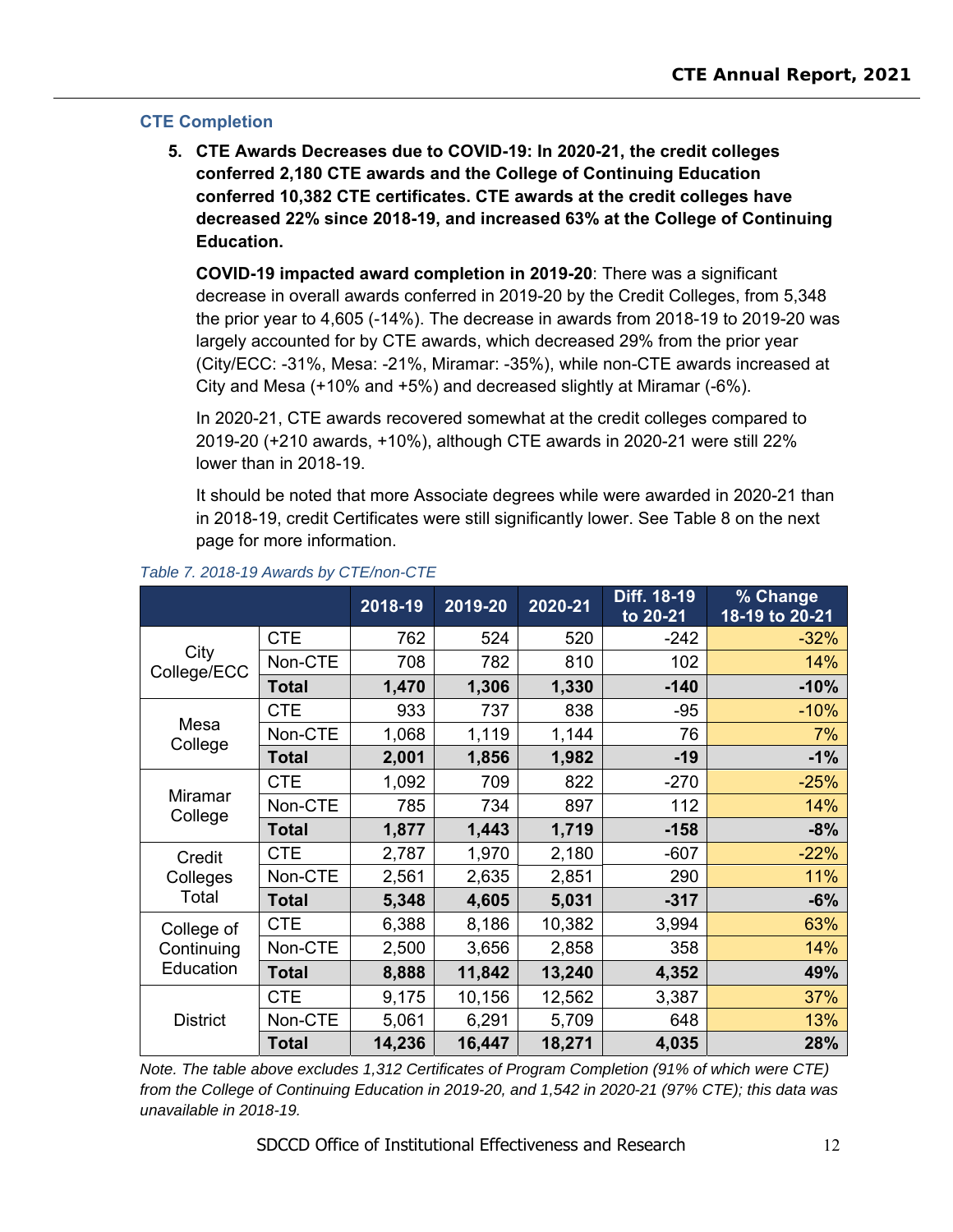**CTE 30-59 Unit Certificates were** impacted significantly by the COVID-19 pandemic. They decreased from 450 in 2018-19 to 158 in 2019-20. This is likely due to the nature of courses required for these certificates: the top 30-59 Unit CTE Certificate in 2018-19 was in Cosmetology, for which 62 fewer certificates were awarded in 2019-20 compared to

2018-19 (75 certificates in 2018-19, 13 in 2019-20). Other 30-59 unit certificates that saw large decreases included Visual & Performing Art/Graphic Design and Aviation Maintenance (see Table 9).

On the other hand, non-CTE 30-59 Unit Certificates increased from 2018-19 to 2019-20, as many more students were awarded certificates in CSU General Education and Intersegmental General Education Transfer (222 in 2018-19, 639 in 2019-20, and 737 in 2020-21).

*COVID-19 led to a sharp decrease in students receiving CTE 30-59 Unit Certificates, with programs such as Cosmetology, Aviation Maintenance, and Dental Assisting seeing large decreases.* 

*Over the same period, the number of students receiving non-CTE 30-59 unit certificates in General Education increased dramatically.* 

|                                     | 2018-19    |         | 2019-20    |                | 2020-21    |                |
|-------------------------------------|------------|---------|------------|----------------|------------|----------------|
|                                     | <b>CTE</b> | Non-CTE | <b>CTE</b> | <b>Non-CTE</b> | <b>CTE</b> | <b>Non-CTE</b> |
| <b>Bachelor's Degree</b>            | 15         | ---     | 28         | ---            | 27         | ---            |
| AA/AS                               | 814        | 1,297   | 839        | 1,029          | 950        | 1,155          |
| AD-T                                | 632        | 997     | 590        | 951            | 667        | 950            |
| Certificate 60+                     | 54         | ---     | 31         |                | 16         | ---            |
| Certificate 30-59                   | 450        | 262     | 158        | 652            | 192        | 741            |
| Certificate 8 or 16*                | 822        | 5       | 324        | 3              | 328        | 5              |
| <b>CE Certificate of Completion</b> | 6,388      | 2,500   | 8,186      | 3,656          | 10,382     | 2,858          |
| <b>Total</b>                        | 9,175      | 5,061   | 10,156     | 6,291          | 12,562     | 5,709          |
| % of Awards in Year                 | 64%        | 36%     | 62%        | 38%            | 69%        | 31%            |

#### *Table 8. Districtwide Awards, by CTE/non-CTE and Degree Type*

Note 1. CCCCO supported certificates changed criteria in 2019-20. The "Certificate 8 or 16" row includes 8 and 16 units certificates in 2019-20 and 2020-21, and 12 or 18 unit certificates in 2018-19.

Note 2. Excludes non-state supported awards.

#### *Table 9. Top 10 30-59 Unit CTE Certificates in 2018-19, with 2019-20 and 2020-21 Counts*

| <b>Award Description</b>              | 2018-19 | 2019-20 | 2020-21 | Decrease 2018-<br>19 to 2019-20 |
|---------------------------------------|---------|---------|---------|---------------------------------|
| Cosmetology                           | 75      | 13      |         | $-83%$                          |
| Paralegal                             | 34      | 21      | 40      | $-38%$                          |
| Behavioral Sci-Alcohol & Drug         | 31      | 18      | 18      | $-42%$                          |
| Vis & Perf Art-Art Graphic Design     | 25      | 2       | 6       | $-92%$                          |
| <b>Aviation Maint Tech-Powerplant</b> | 22      | 7       | 7       | $-68%$                          |
| <b>Aviation Maint Tech-Airframe</b>   | 21      | 7       | 7       | $-67%$                          |
| <b>Dental Assisting</b>               | 20      | 5       | 22      | $-75%$                          |
| <b>Business Administration</b>        | 18      | 1       | 6       | $-94%$                          |
| <b>Culinary Arts/Mgt-Hospitality</b>  | 17      | 2       | 6       | $-88%$                          |
| Fire Technology                       | 16      | 3       |         | $-81%$                          |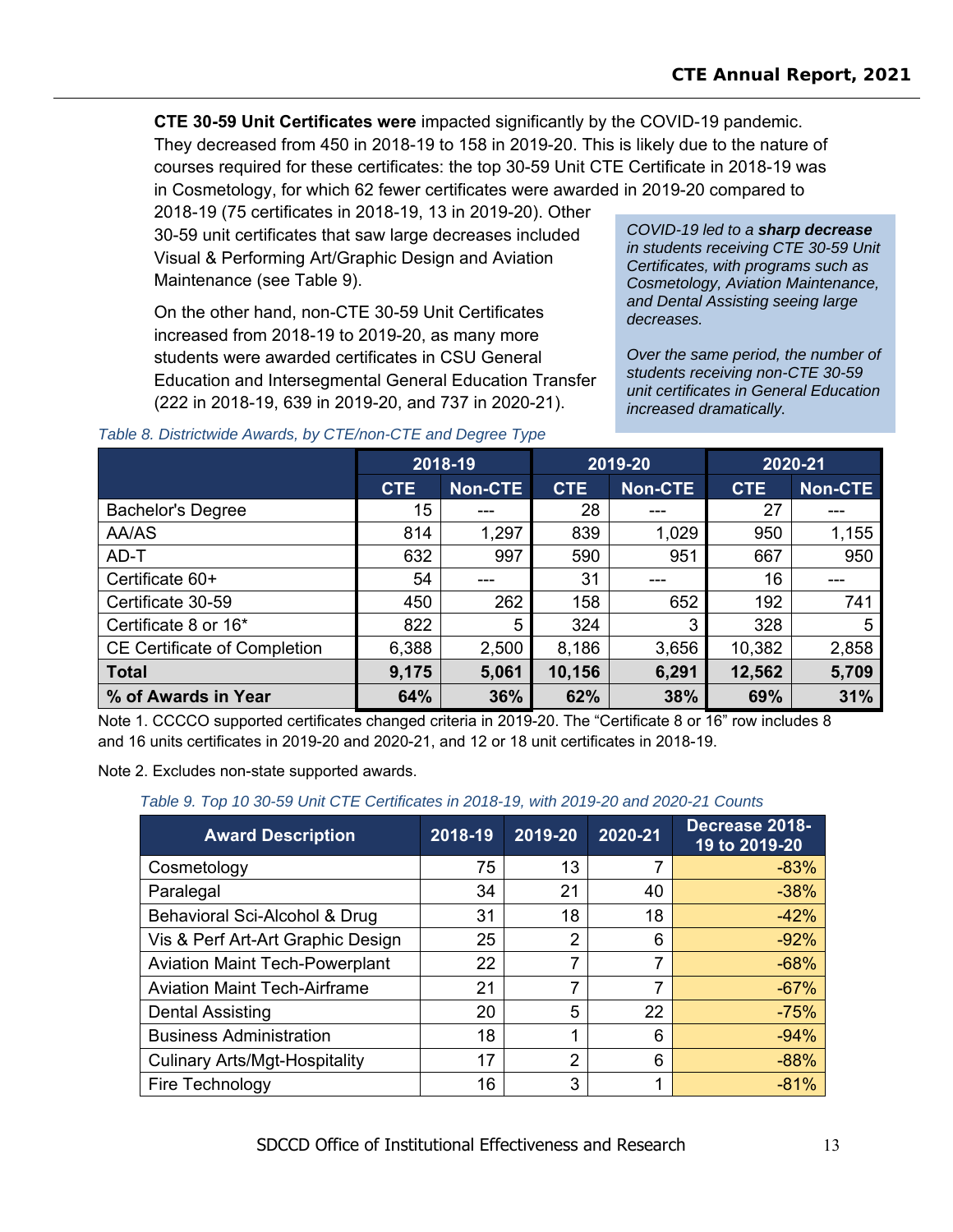**6. CTE Awards % of all awards: Districtwide, 69% of awards were CTE (Credit Colleges: 43%, Continuing Education: 78%). As total CTE awards decreased at the colleges from 2018-19 to 2020-21, so has the proportion of total awards that are CTE.**

Miramar College awarded a higher proportion of CTE awards in 2020-21 (48%) compared to City College (39%) and Mesa College (42%).

As the College of Continuing Education has increased total awards since 2018-19, the number of CTE awards has increased 63% while non-CTE awards increased 14% (see Table 7). This has led to an increase in the proportion of all awards that are CTE, from 72% in 2018-19 to 78% in 2020-21.

#### *Figure 7. Percent of All Awards that are CTE*



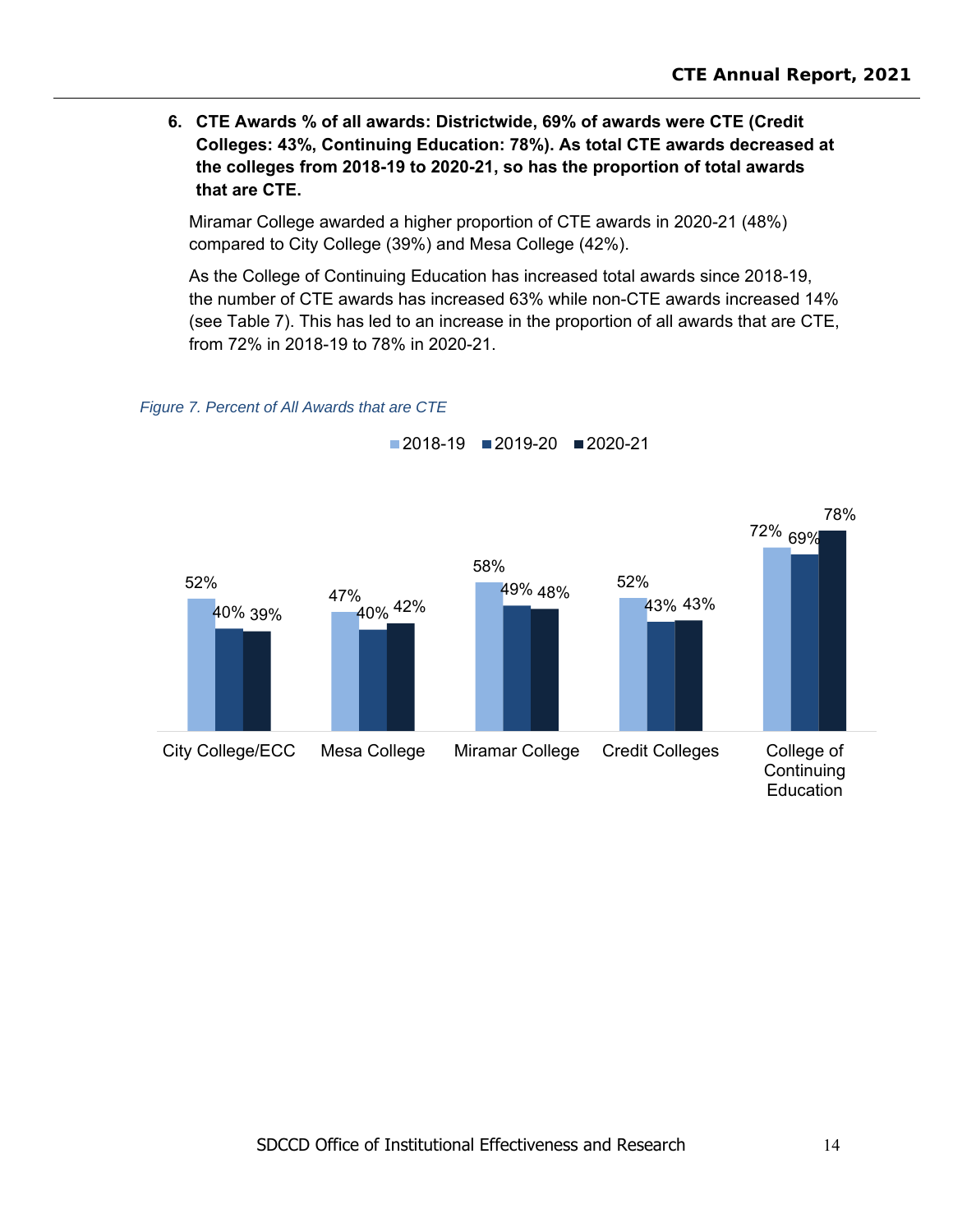**7. CTE Awards Earner Demographics: Compared to all students enrolled in CTE courses, students who earned CTE awards were more likely to be Asian and less likely to be white, more likely to be female, and more likely to be 30 or older.** 

**Award Earner Gaps by Ethnicity:** Compared to enrolled in CTE courses, award earners were more likely to be Asian (+3% to +4%) from 2018-19 to 2020-21. CTE award earners were also less likely to be white (-5% to -6%). It should be noted that representation of Latinx students among award earners decreased 5% from 2018-19 to 2020-21.

**6,127 students earned CTE awards districtwide in 2020-21**, an increase of 22% from 2018-19. The count of Asian, Filipino, and Multi-ethnicity students earning awards increased at higher rates (+33%, +54%, and +47%), the count of Latinx and Native American students increased at lower rates (+9% and +14%), and count of African American and Pacific Islander students decreased (-5% and -23%). See Table 10 on the next page for more detail.



*Figure 8. Ethnicity of CTE Award Earners, Districtwide, 2018-19 to 2020-21* 

*Note. CTE Students is all CTE-enrolled students, unduplicated across 2018-19 to 2020-21.* 

|  |  |  | Table 10. CTE Award Earner Counts, 2018-19 to 2020-21 |  |
|--|--|--|-------------------------------------------------------|--|
|  |  |  |                                                       |  |

|                        | 2018-19 | 2019-20 | 2020-21 | Diff. 18-19<br>to 20-21 | % Change 18-<br>19 to 19-20 |
|------------------------|---------|---------|---------|-------------------------|-----------------------------|
| African American       | 429     | 470     | 407     | $-22$                   | $-5%$                       |
| Asian                  | 645     | 870     | 861     | 216                     | 33%                         |
| Filipino               | 288     | 379     | 444     | 156                     | 54%                         |
| Latinx                 | 1,979   | 2,436   | 2,155   | 176                     | 9%                          |
| Multi-Ethnicity        | 190     | 249     | 280     | 90                      | 47%                         |
| <b>Native American</b> | 14      | 17      | 16      | 2                       | 14%                         |
| Pacific Islander       | 31      | 23      | 24      | $-7$                    | $-23%$                      |
| Unknown                | 93      | 196     | 267     | 174                     | 187%                        |
| White                  | 1,339   | 1,602   | 1,673   | 334                     | 25%                         |
| <b>Total</b>           | 5,008   | 6,242   | 6,127   | 1,119                   | 22%                         |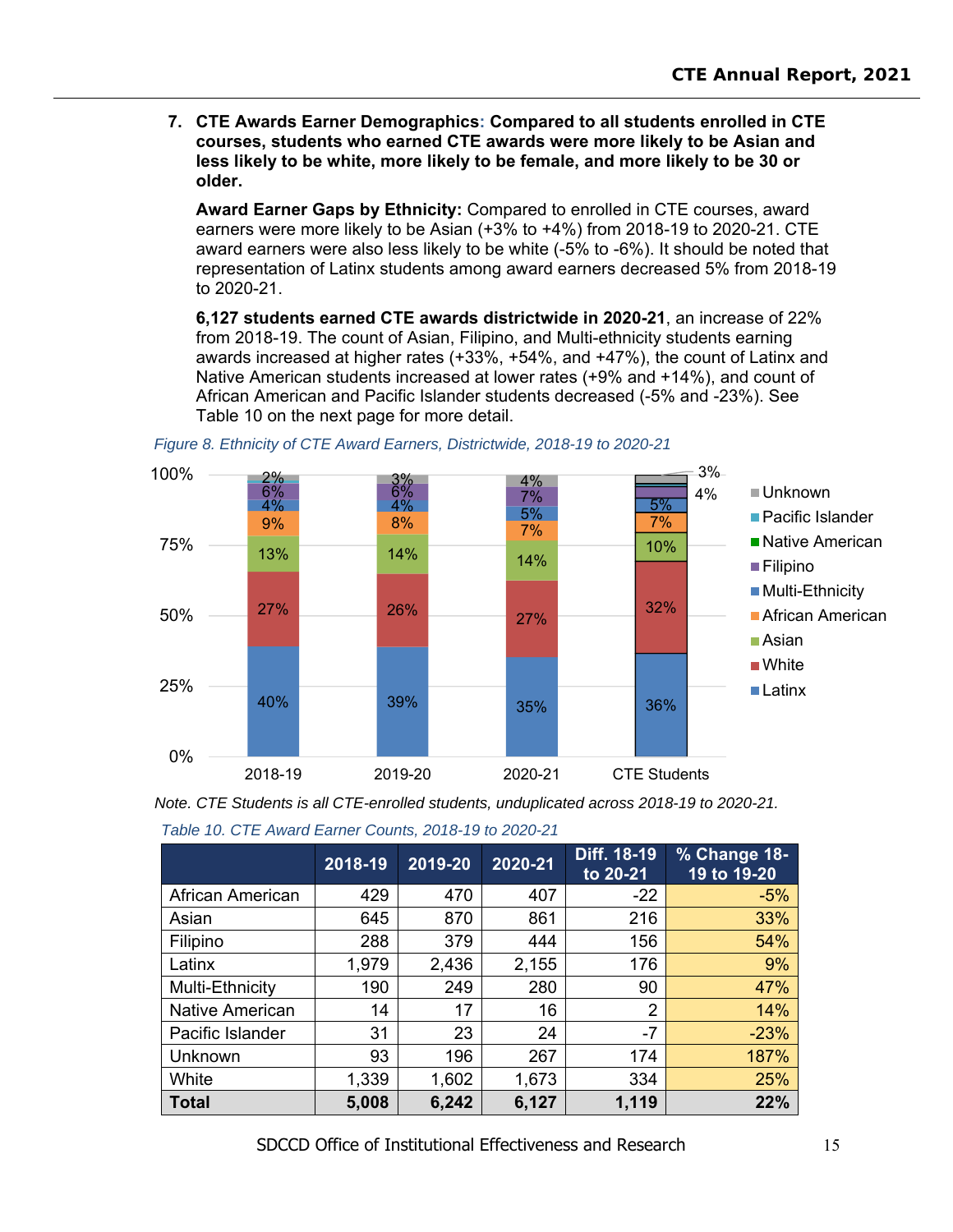**Award Earner Gaps by Gender:** Compared to students enrolled in CTE courses, award earners were more likely to be female (+4% to +9%) from 2018-19 to 2020-21.



*Figure 9. Gender of CTE Award Earners, 2018-19 to 2020-21* 

*Note. CTE Students is all CTE-enrolled students, unduplicated across 2018-19 to 2020-21.* 

|            | 2018-19 | 2019-20 | 2020-21 | Diff. 18-19<br>to 20-21 | % Change 18-<br>19 to 20-21 |
|------------|---------|---------|---------|-------------------------|-----------------------------|
| Female     | 3,047   | 3,531   | 3,805   | 758                     | 25%                         |
| Male       | 1,961   | 2,698   | 2,305   | 344                     | 18%                         |
| Non-Binary | n/a     |         |         | n/a                     | n/a                         |
| Unreported |         | 12      | 17      | 17                      |                             |
| Total      | 5,008   | 6,242   | 6,127   | 1,119                   | 22%                         |

|  | Table 11. CTE Award Earner Counts, 2018-19 to 2020-21 |  |
|--|-------------------------------------------------------|--|
|  |                                                       |  |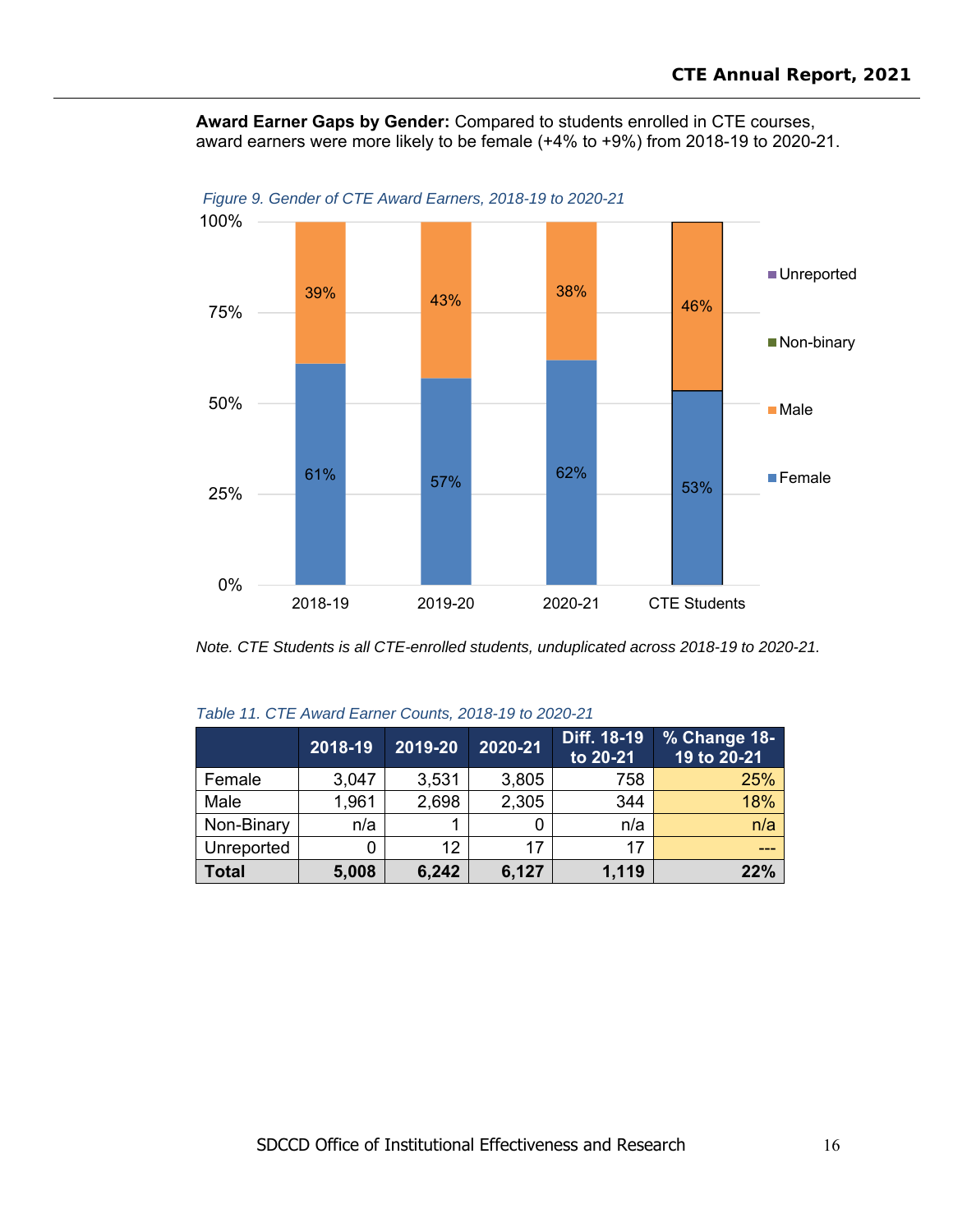**Award Earner Gaps by Age Group:** Compared to students enrolled in CTE courses, award earners were more likely to be 30 years or older (+18% to +23%).

While the count of CTE award earners under 30 grew moderately (18-24: +8%, 25- 29: +5%), the count of award earners 30 or over increased significantly (+25% to +48%).





*Note. CTE Students is all CTE-enrolled students, unduplicated across 2018-19 to 2020-21.* 

|              | 2018-19 | 2019-20 | 2020-21 | Diff. 18-19<br>to 20-21 | % Change 18-<br>19 to 20-21 |
|--------------|---------|---------|---------|-------------------------|-----------------------------|
| Under 18     | 0       |         | 2       | 2                       |                             |
| 18-24        | 1,048   | 1,188   | 1,136   | 88                      | 8%                          |
| 25-29        | 904     | 972     | 952     | 48                      | 5%                          |
| 30-39        | 1,478   | 1,847   | 1,852   | 374                     | 25%                         |
| 40-49        | 772     | 1,069   | 1,142   | 370                     | 48%                         |
| $50+$        | 806     | 1,092   | 1,025   | 219                     | 27%                         |
| Unreported   | 0       | 67      | 18      | 18                      | ---                         |
| <b>Total</b> | 5,008   | 6,242   | 6,127   | 1,119                   | 22%                         |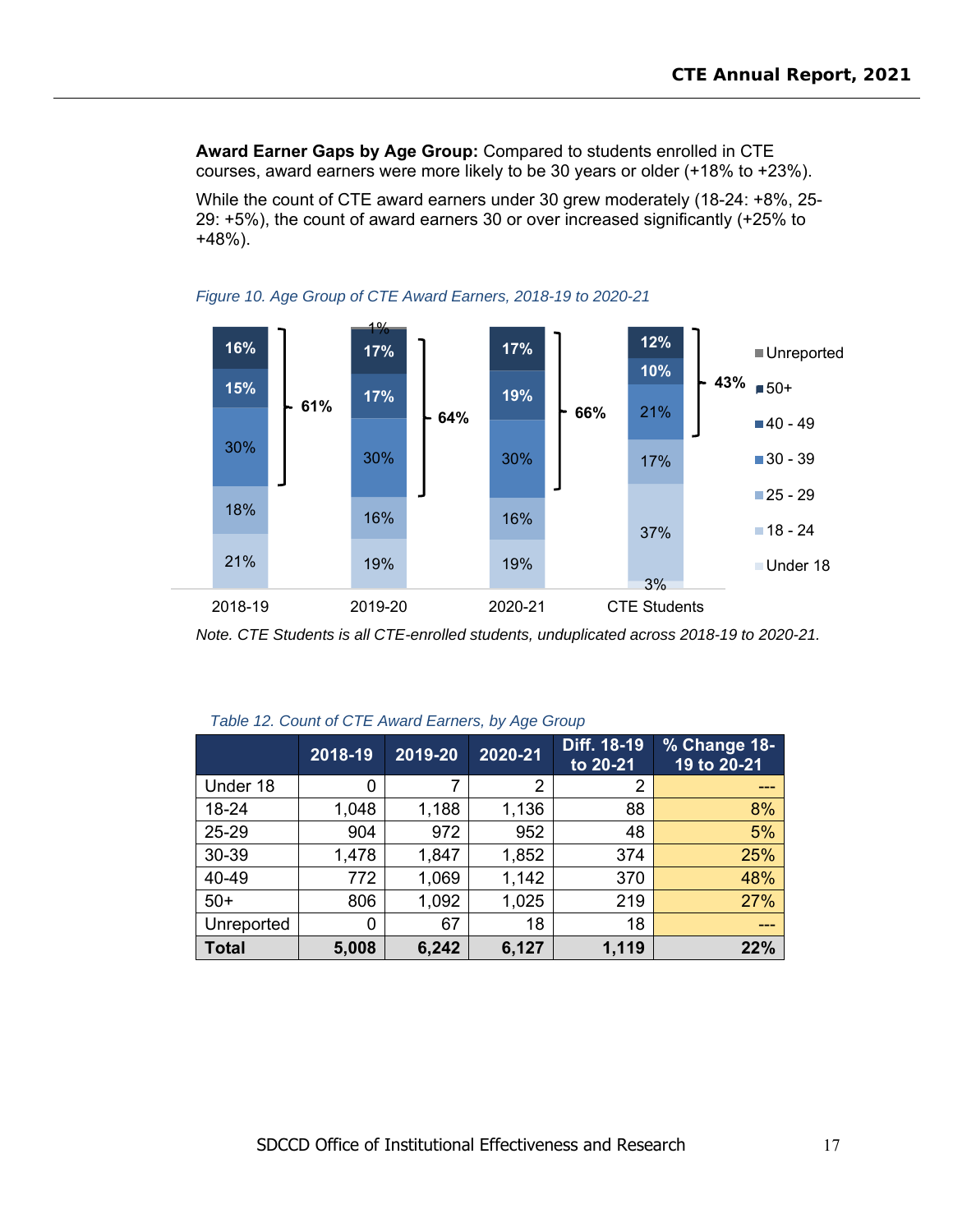**8. CTE Award Earner Gaps, Credit and non-Credit: Demographics differ significantly between credit and non-credit institutions, and credit and noncredit award earners showed different gaps compared to CTE students at each institution.** 

There were 2.5 more CTE award earners from the College of Continuing Education than from the credit colleges in 2019-20, and 3 times more in 2020-21. The below paragraphs summarize gaps in award earners from CTE students at the credit colleges and the College of Continuing Education separately, from 2019-20 to 2020- 21.

**Credit Award Earner Gaps:** Compared to all credit CTE students in 2019-20 and 2020-21, CTE award earners from the credit colleges were more likely to be Asian and Filipino (2% to 3%), and less likely to be Latinx (2% to 4%) and white (2% to 3%). Credit CTE Award earners were also more likely to be female (7%), and less likely to be 18-24 (-7% to -6%) compared to credit CTE students. See tables 19 to 21 in the Appendix for more detail.

**Non-credit Award Earner Gaps:** Compared to all non-credit CTE students in 2019- 20 and 2020-21, CTE award earners from the College of Continuing Education were more likely to be Asian (2% to 3%) and less likely to be white (-2% to -4%) in both 2019-20 and 2020-21. Latinx students saw decreased representation in award earners from 2019-20 to 2020-21, from 41% of non-credit CTE award earners to 35%.

Non-credit CTE award earners were 2% to 4% more likely to be between the ages of 30 and 49 compared to all non-credit CTE students, and 6% less likely to be 50 or older. See tables 22 to 24 in the Appendix for detail.

Subsequent analysis of CTE awards should consider gaps between students and award earners by program. Because of large differences in the demographics of programs (i.e. Computer Information Sciences is heavily male-dominated, while Child Development is heavily female dominated), representation of award earners *by program* should be included in subsequent reporting on CTE outcomes.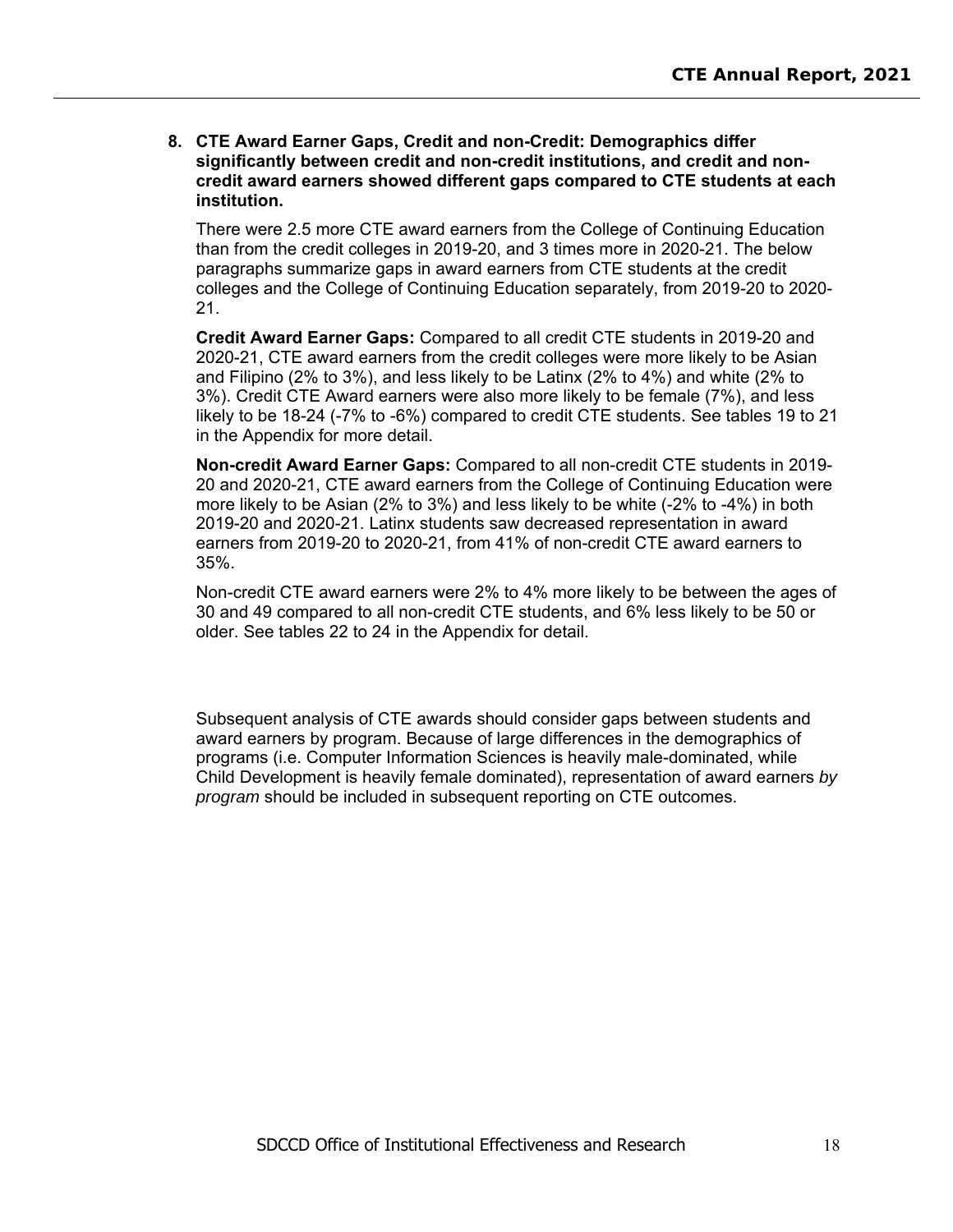**9. Completion of 9+ CTE Units: Several groups were disproportionately impacted in earning 9+ CTE Units in some years: African American and Native American students in 2020-21, non-Binary students in 2019-20 and 2020-21, and younger (18-24) and the oldest (50+) students.** 

Disproportionate impact (DI) occurs when a group achieves a benchmark at a significantly lower rate than a reference group – usually the highest-achieving group. For this analysis, "significantly lower" was defined as instances where the rate at which one group earned 9+ CTE units was less than 80% of the rate at which the reference group earned 9+ CTE units.

Overall, 21% of CTE students earned 9+ CTE units in 2018-19, 2019-20, and 2020- 21. The count of students achieving this benchmark decreased 11% across the last three years, from 6,721 in 2018-19 to 5,988 in 2020-21.

Table 13 below indicates instances in which groups achieved this benchmark at disproportionately lower rates than the reference group (the group which achieved the benchmark at the highest rate, excluding small groups). The reference group for each category is included with gray background and italics.

For example, 18% of African American CTE students earned 9+ CTE units in 2020- 21. 23% of Asian students earned 9+ CTE units that year. The rate for African American students (18%) is 78% of the rate for Asian students (23%), so this is an instance of disproportionate impact.

| Category  | <b>Group</b>     | <b>Disproportionately impacted in</b> |         |         |  |
|-----------|------------------|---------------------------------------|---------|---------|--|
|           |                  | 2018-19                               | 2019-20 | 2020-21 |  |
|           | African American |                                       |         | 18%     |  |
| Ethnicity | Native American  |                                       |         | 17%     |  |
|           | Asian            | 22%                                   | 23%     | 23%     |  |
| Gender    | Non-Binary       | n/a                                   | 11%     | 13%     |  |
|           | Female           | 22%                                   | 21%     | 21%     |  |
|           | 18-24            | 19%                                   | 20%     |         |  |
| Age       | 40-49            | 20%                                   | 21%     |         |  |
|           | $50+$            | 18%                                   | 19%     | 19%     |  |
|           | 25-29            | 25%                                   | 26%     | 24%     |  |

Table 13. DI Groups and Years: Percent of CTE Students who earned 9+ CTE Units at *Disproportionately Lower Rates than the Reference Group* 

*Note 1. Gender data for non-binary students was not available in 2018-19.* 

*Note 2. Students under 18 earned 9+ CTE units at less than 80% of the reference group in all years, but are excluded from the DI analysis.* 

*Note 3. Includes enrollments at the credit colleges only. Excludes credit by exam.*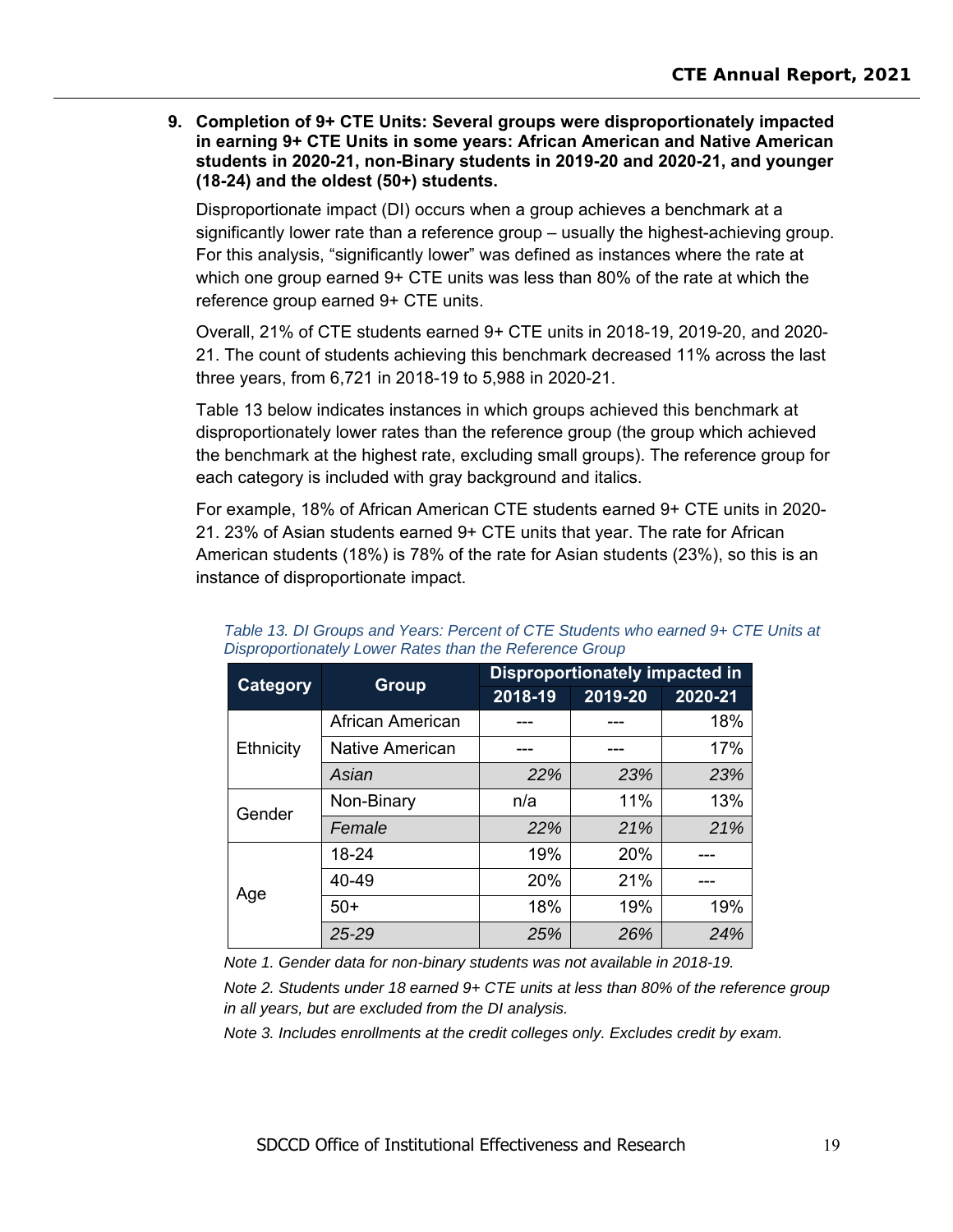#### **CTE Employment Outcomes Survey**

 $\overline{a}$ 

**10. Employment Rate: On average, about three-quarters of CTE students from SDCCD were employed after they stopped enrolling or completed a program from 2018 to 2020. Between 63% and 73% of students had an occupation related to their field of study. COVID-19 likely contributed to a 6% to 11% decrease in employment in 2020 compared to 2019.** 

Reported employment rates<sup>1</sup> in 2020 were between 70% and 78%, 6% to 11% lower than the prior year.

Students from SDCCD generally reported employment rates similar to or above the statewide average. COVID-19 may have impacted SDCCD CTE students more strongly than others across the state, as reported decreases in employment at SDCCD are larger than across the state (-5%).

Over the last three years, SDCCE students have reported lower rates of employment than students from the credit colleges (City/ECC: 82%, Mesa: 77%, Miramar: 84%, SDCCE: 73%).

|                  | 2018 | 2019 | 2020 | 3-Year<br>Average | 2019-2020<br><b>Difference</b> |
|------------------|------|------|------|-------------------|--------------------------------|
| City/ECC         | 84%  | 84%  | 78%  | 82%               | $-6%$                          |
| Mesa             | 81%  | 78%  | 71%  | 77%               | $-7%$                          |
| Miramar          | 85%  | 89%  | 78%  | 84%               | $-11%$                         |
| <b>SDCCE</b>     | 73%  | 77%  | 70%  | 73%               | $-7%$                          |
| <b>Statewide</b> | 81%  | 82%  | 77%  | 80%               | $-5%$                          |

*Table 14. Employment Rate, former CTE Students* 

63% to 73% of respondents reported employment in a field related to their program of study. Across the last three years, respondents from Miramar College reported higher rates of employment in related fields (75%) than the state (71%), and College of Continuing Education respondents reported lower rates (63%).

|                  | 2018 | 2019 | 2020 | 3-Year<br><b>Average</b> | 2019-2020<br><b>Difference</b> |
|------------------|------|------|------|--------------------------|--------------------------------|
| City/ECC         | 73%  | 74%  | 71%  | 73%                      | $-3%$                          |
| Mesa             | 73%  | 71%  | 67%  | 70%                      | $-4%$                          |
| Miramar          | 75%  | 78%  | 73%  | 75%                      | $-5%$                          |
| <b>SDCCE</b>     | 61%  | 64%  | 66%  | 63%                      | 2%                             |
| <b>Statewide</b> | 70%  | 71%  | 71%  | 71%                      | 0%                             |

#### *Table 15. Employment Rate in Occupation Related to Field of Study*

<sup>1</sup> Employment rate includes those Employed At One Job, Self-Employed, and Employed At More Than One Job in the year after the student stopped enrollment or completed a program.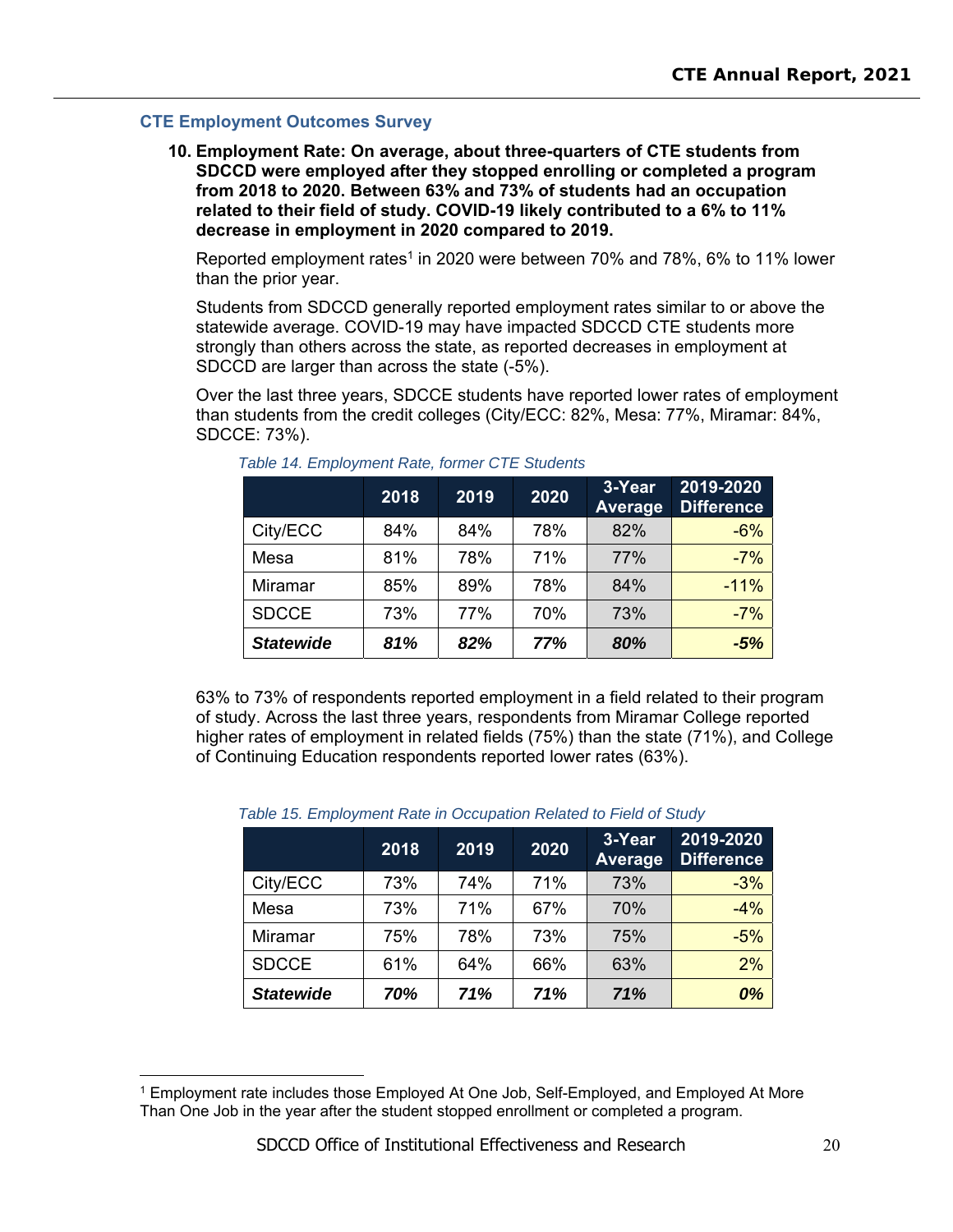**11. Wage Growth and Program Satisfaction: Across the last three years, respondents at the Credit Colleges reported hourly wage gain of between 47% and 51%, similar to but marginally lower than the statewide average. Respondents from the College of Continuing Education reported lower hourly wage gain across the last three years (24%). Nearly all respondents were satisfied with the education or program of study.** 

Similar to trends observed in reported employment rates, the difference from 2019 to 2020 is larger at the credit colleges than the statewide average (City/ECC: -29%, Mesa: -12%, Miramar: -12%).

Among respondents from the credit colleges, this growth relates to hourly wage growth in dollars of between \$7.70 and \$8.59 across the last three years, similar to the statewide average (\$8.43). Students from the College of Continuing Education reported wage gains of \$4.58.

|                  | 2018 | 2019 | 2020 | 3-Year<br><b>Average</b> | 2019-2020<br><b>Difference</b> |
|------------------|------|------|------|--------------------------|--------------------------------|
| City/ECC         | 56%  | 63%  | 34%  | 51%                      | $-29%$                         |
| Mesa             | 38%  | 60%  | 48%  | 49%                      | $-12%$                         |
| Miramar          | 47%  | 53%  | 40%  | 47%                      | $-12%$                         |
| <b>SDCCE</b>     | 19%  | 26%  | 26%  | 24%                      | $0\%$                          |
| <b>Statewide</b> | 53%  | 56%  | 56%  | 55%                      | 0%                             |

*Table 16. Hourly Wage Growth, % Change, former CTE students, compared to Wages pre-CTE Coursework* 

Nine out of ten students were satisfied with the education they received at City, Mesa, and Miramar Colleges, and the College of Continuing Education.

| TAMG TI. FGIVGIILUI IUIIIIGI UTE SUUGIIUS OAUSIIGU WIIII UTE COUISGWOIN |      |      |      |                          |                                |  |
|-------------------------------------------------------------------------|------|------|------|--------------------------|--------------------------------|--|
|                                                                         | 2018 | 2019 | 2020 | 3-Year<br><b>Average</b> | 2019-2020<br><b>Difference</b> |  |
| City/ECC                                                                | 91%  | 90%  | 91%  | 91%                      | 1%                             |  |
| Mesa                                                                    | 94%  | 92%  | 93%  | 93%                      | 1%                             |  |
| <b>Miramar</b>                                                          | 96%  | 95%  | 96%  | 96%                      | $1\%$                          |  |
| <b>SDCCE</b>                                                            | 91%  | 93%  | 92%  | 92%                      | $-1%$                          |  |
| <b>Statewide</b>                                                        | 91%  | 92%  | 92%  | 92%                      | 0%                             |  |

*Table 17. Percent of former CTE students Satisfied with CTE coursework*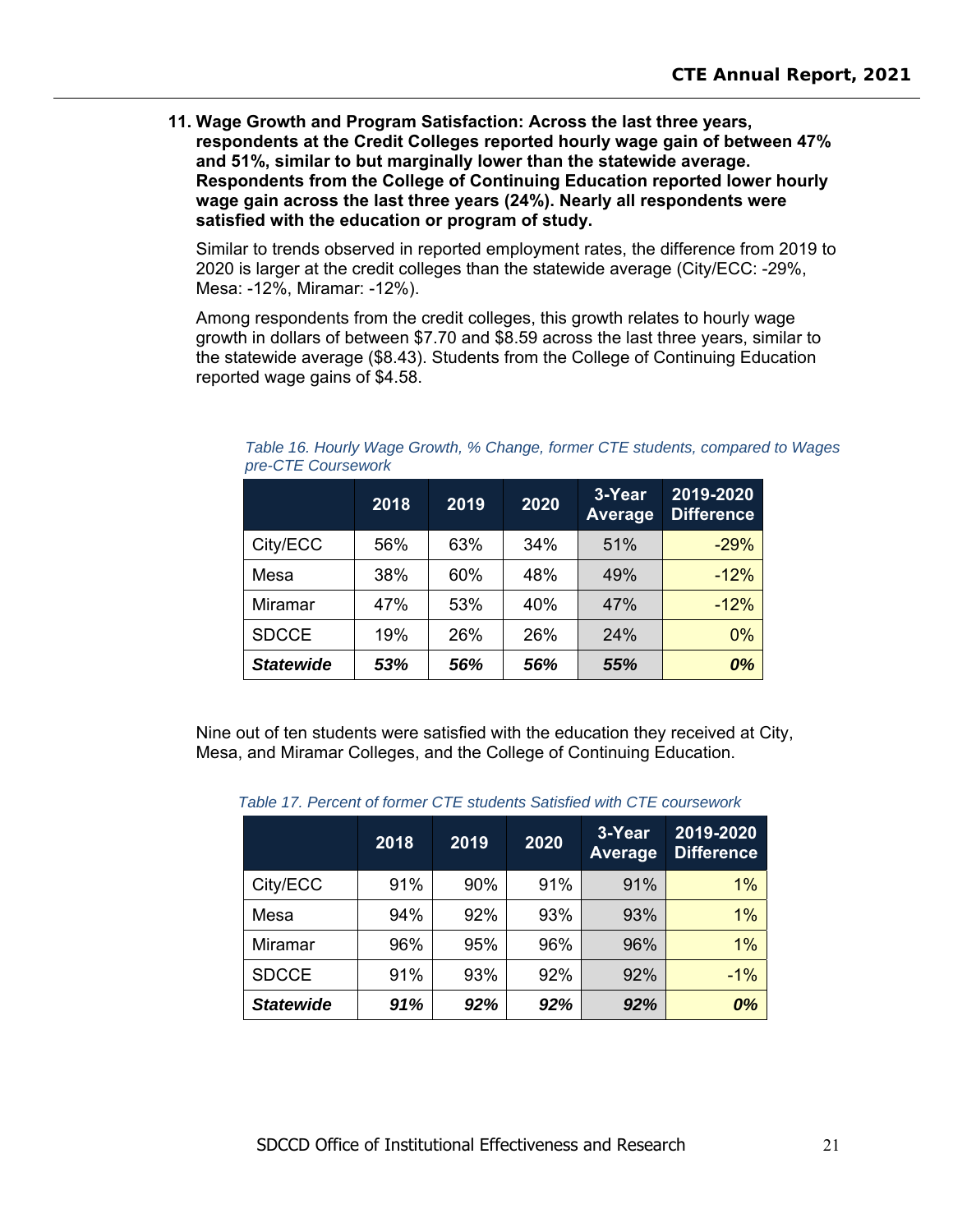# **Talking Points**

| <b>Report Finding</b>                                                                                                                                                                                                                                                                                                      | <b>Discussion</b>                                                                                                                                                                                                                                                                                                                                        |
|----------------------------------------------------------------------------------------------------------------------------------------------------------------------------------------------------------------------------------------------------------------------------------------------------------------------------|----------------------------------------------------------------------------------------------------------------------------------------------------------------------------------------------------------------------------------------------------------------------------------------------------------------------------------------------------------|
| There was a large increase in the<br>number of <b>Nursing</b> students from 2019-<br>20 to 2020-21 (+45%). However, only<br>30% of Nursing students enrolled in CTE<br>courses in each year (section #3).                                                                                                                  | The low rate of Nursing students in<br>CTE courses suggests these students<br>have many general education<br>requirements to fulfill, or experience<br>difficulty enrolling in courses required<br>to complete their program.                                                                                                                            |
| <b>Administration of Justice students are</b><br>much more likely to be male and white,<br>and more likely to be older, than CTE<br>students. White students accounted for<br>nearly half (45%) of Administration of<br>Justice majors, and male students<br>accounted for three quarters of the major<br>$(section #5)$ . | As a key educator of future police<br>officers and law enforcement<br>professionals in the San Diego region,<br>SDCCD should continue to explore and<br>develop adoption of anti-racist<br>pedagogies in Administration of Justice<br>and similar courses, as well as explore<br>outreach methods to increase diversity<br>among this group of students. |
| Computer Information Sciences, a major<br>connected to high-paying jobs in the San<br>Diego region, continues to show under-<br>representation of female and Latinx<br>students. On the other hand, Child<br>Development continues to show over-<br>representation of female and Latinx<br>students (section #5).          | Increasing equitable access to career<br>preparation pathways connected to<br>high-wage, in-demand career<br>pathways should remain a priority.                                                                                                                                                                                                          |
| <b>Completion of CTE Certificates was</b><br>significantly impacted by the COVID-19<br>pandemic at the credit colleges in<br>programs such as Cosmetology,<br><b>Aviation Maintenance, and Dental</b><br>Assisting.                                                                                                        | Programs heavily reliant on on-campus<br>instruction may benefit from additional<br>support services to remove barriers to<br>student completion.                                                                                                                                                                                                        |
| African American, Native American, non-<br>binary, and the oldest and youngest CTE<br>students were disproportionately<br><b>impacted</b> in the rates at which they<br>earned 9+ CTE units.                                                                                                                               | As the California Community Colleges<br>move towards outcomes-based funding<br>under the Student-Centered Funding<br>Formula, increasing completion rates<br>for all groups will become key to<br>preserving funding in addition to<br>furthering equity goals.                                                                                          |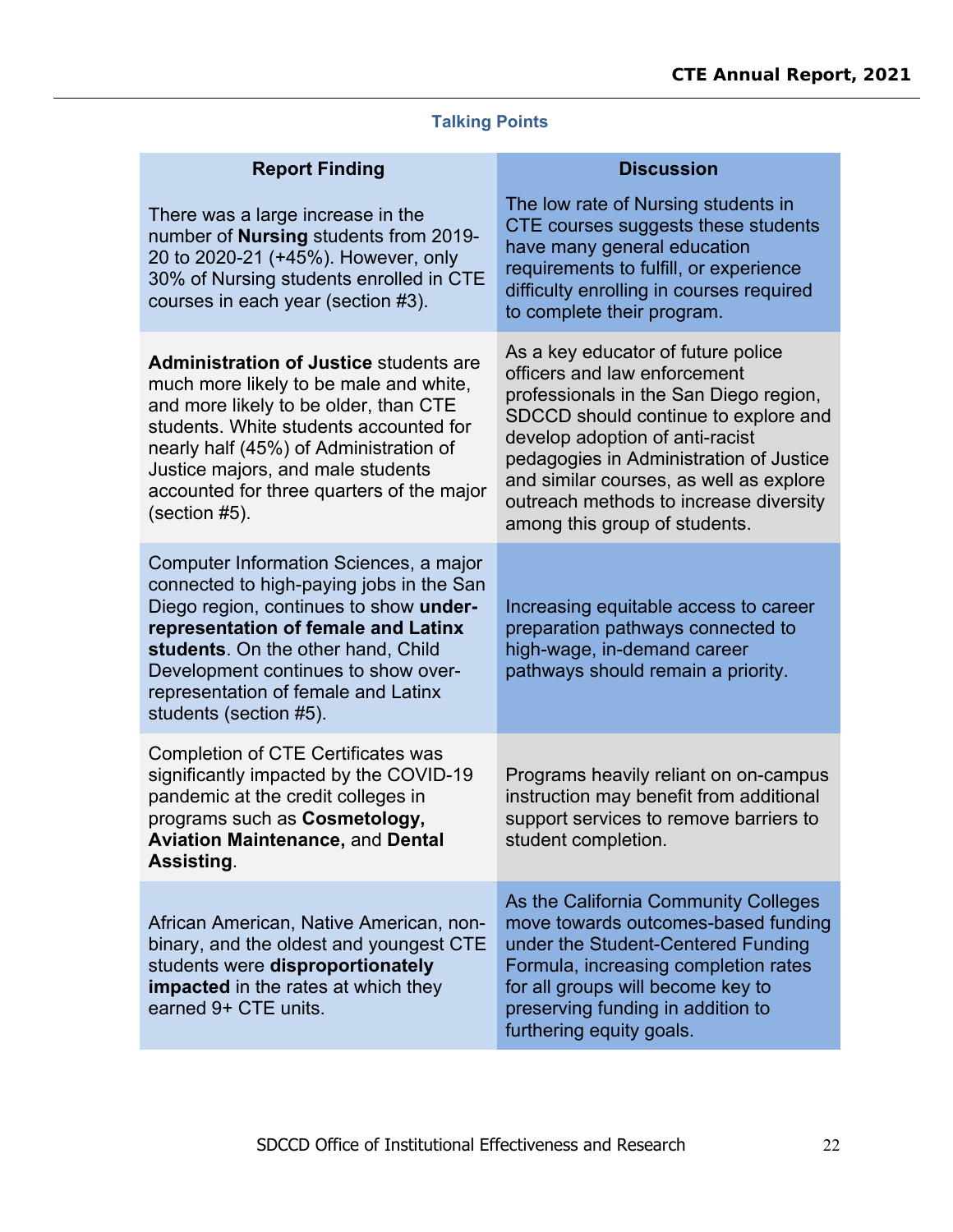#### **Appendix**

#### *Table 18. CTE Major Students, by Ethnicity*

|                        | 2019-20          |                                | 2020-21          |                                |
|------------------------|------------------|--------------------------------|------------------|--------------------------------|
|                        | <b>CTE Major</b> | <b>Non-CTE</b><br><b>Major</b> | <b>CTE Major</b> | <b>Non-CTE</b><br><b>Major</b> |
| African American       | 7%               | 6%                             | 7%               | 6%                             |
| Asian                  | 9%               | 11%                            | 9%               | 11%                            |
| Filipino               | 4%               | 5%                             | 4%               | 5%                             |
| Latinx                 | 38%              | 39%                            | 39%              | 38%                            |
| Multi-Ethnicity        | 6%               | 7%                             | 7%               | 7%                             |
| <b>Native American</b> | $0\%$            | $0\%$                          | $0\%$            | 0%                             |
| Pacific Islander       | 1%               | $0\%$                          | 1%               | 0%                             |
| Unknown                | 3%               | 2%                             | 2%               | 2%                             |
| <b>White</b>           | 32%              | 28%                            | 33%              | 29%                            |
| <b>Total</b>           | 100%             | 100%                           | 100%             | 100%                           |

Students with a CTE major are **less likely to be Asia**n and **more likely to be white** than non-CTE students.

#### *Table 19. Proportion of CTE-major and non-CTE major students who Enrolled in CTE Courses*

|                  |                     |                        | 2019-20 | 2020-21 | <b>Difference</b> |
|------------------|---------------------|------------------------|---------|---------|-------------------|
|                  |                     | Enrolled in CTE        | 68%     | 65%     | $-3%$             |
|                  | <b>CTE</b><br>Major | Did not enroll in CTE  | 32%     | 35%     | 3%                |
| City<br>College/ |                     | <b>Total</b>           | 100%    | 100%    |                   |
| <b>ECC</b>       | Non-                | Enrolled in CTE        | 37%     | 38%     | 1%                |
|                  | <b>CTE</b>          | Did not enroll in CTE  | 63%     | 62%     | $-1%$             |
|                  | Major               | <b>Total</b>           | 100%    | 100%    |                   |
|                  |                     | Enrolled in CTE        | 69%     | 70%     | 1%                |
|                  | <b>CTE</b><br>Major | Did not enroll in CTE  | 31%     | 30%     | $-1\%$            |
| Mesa             |                     | <b>Total</b>           | 100%    | 100%    |                   |
| College          | Non-                | <b>Enrolled in CTE</b> | 35%     | 35%     | 1%                |
|                  | <b>CTE</b>          | Did not enroll in CTE  | 65%     | 65%     | $-1%$             |
|                  | Major               | <b>Total</b>           | 100%    | 100%    | ---               |
|                  |                     | Enrolled in CTE        | 81%     | 81%     | 0%                |
|                  | <b>CTE</b><br>Major | Did not enroll in CTE  | 19%     | 19%     | 0%                |
| Miramar          |                     | <b>Total</b>           | 100%    | 100%    |                   |
| College          | Non-                | <b>Enrolled in CTE</b> | 43%     | 42%     | $-1%$             |
|                  | <b>CTE</b>          | Did not enroll in CTE  | 57%     | 58%     | 1%                |
|                  | Major               | <b>Total</b>           | 100%    | 100%    |                   |

*Note. Students are included in the "Enrolled in CTE" row if they enrolled a CTE course at any of the credit colleges or at the College of Continuing Education in the given academic year.*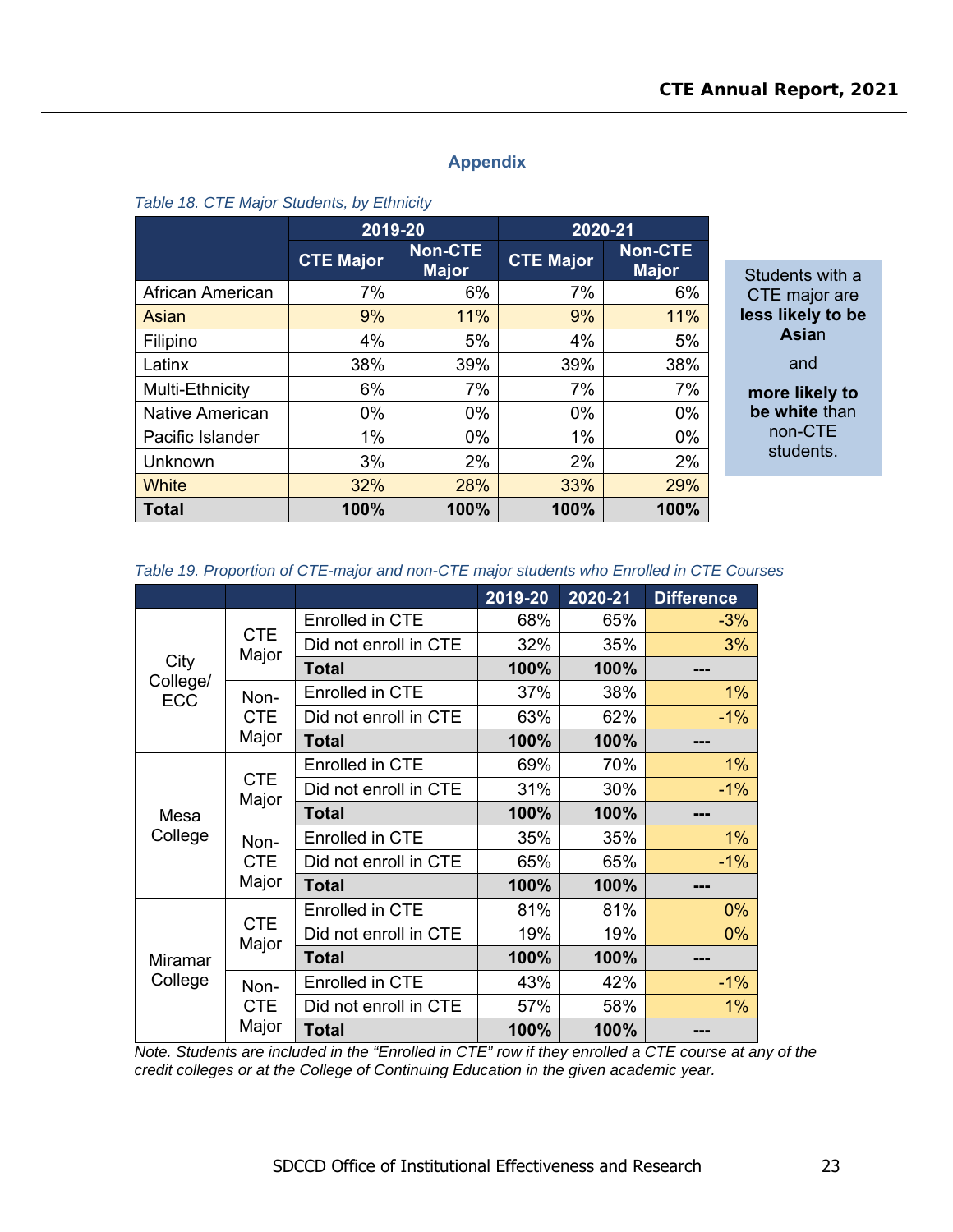## *Table 20. Major Groupings by Subject, for Section 5*

| <b>Major</b>                                              | <b>Major Group</b>                       |  |
|-----------------------------------------------------------|------------------------------------------|--|
| <b>Business Administration for Transfer</b>               |                                          |  |
| <b>Business Administration</b>                            | <b>Business</b>                          |  |
| <b>Business Management</b>                                |                                          |  |
| Administration of Justice, Law Enforcement Specialization |                                          |  |
| Administration of Justice, Law Enforcement                | Administration of Justice                |  |
| Administration of Justice for Transfer                    |                                          |  |
| <b>Child Development</b>                                  | <b>Child Development</b>                 |  |
| Fire Technology                                           | Fire Technology                          |  |
| <b>Computer and Information Sciences</b>                  | <b>Computer and Information Sciences</b> |  |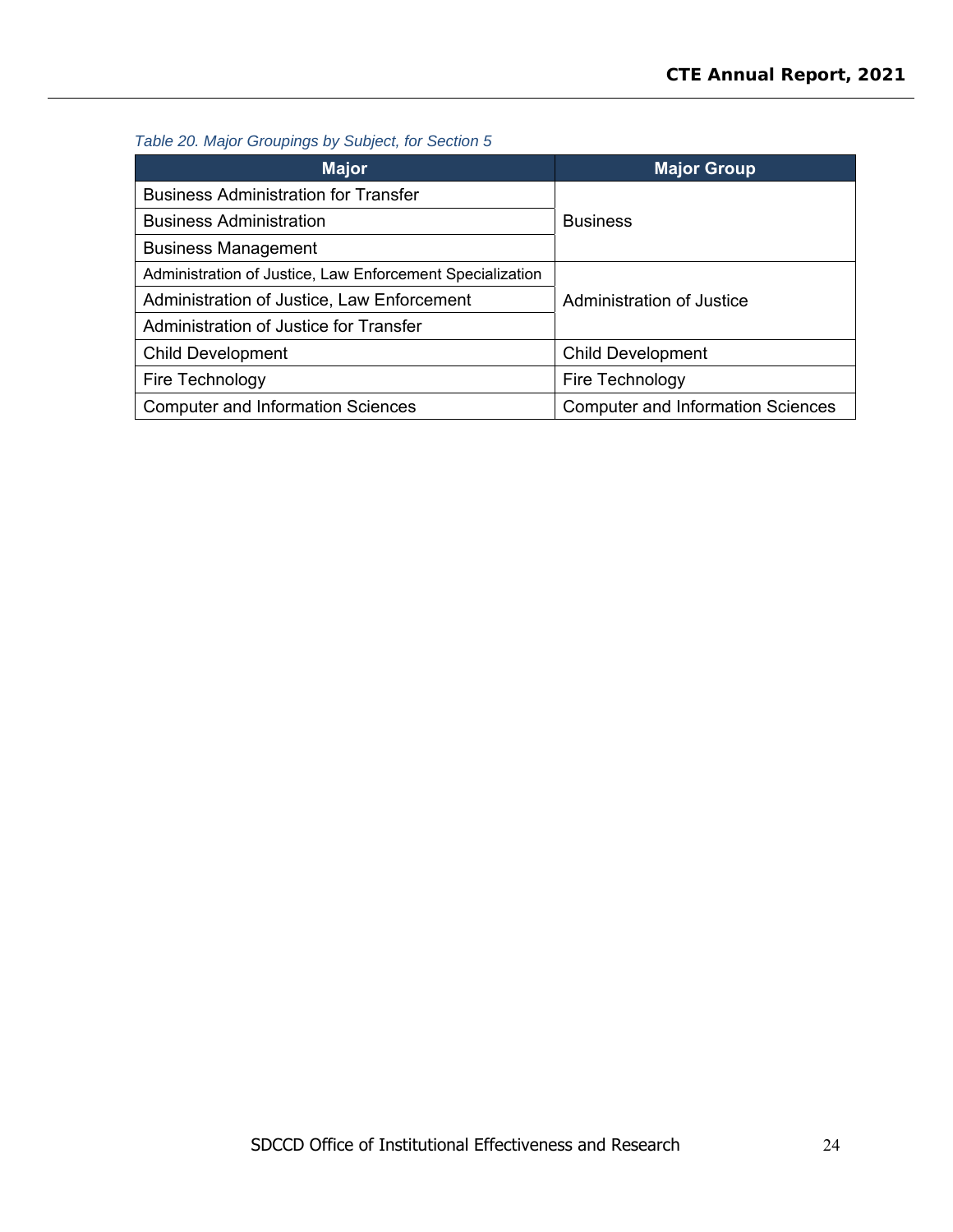#### *Table 21. Credit CTE Award Earners, by Ethnicity*

|                        | 2019-20 | 2020-21 | <b>Credit CTE</b><br>students |
|------------------------|---------|---------|-------------------------------|
| African American       | 7%      | 6%      | 6%                            |
| Asian                  | 13%     | 12%     | 10%                           |
| Filipino               | 6%      | 7%      | 4%                            |
| Latinx                 | 33%     | 35%     | 37%                           |
| Multi-Ethnicity        | 5%      | 6%      | 6%                            |
| <b>Native American</b> | 0%      | 0%      | 0%                            |
| Pacific Islander       | $0\%$   | 0%      | 1%                            |
| Unreported             | 7%      | 2%      | 2%                            |
| White                  | 30%     | 31%     | 33%                           |

Differences of 2% or greater are indicated with a green cell background for overrepresentation, and a red cell for under-representation compared to all credit CTE students.

*Note. Credit CTE students includes all CTE students enrolled at the credit colleges in 2019-20 and 2020-21, unduplicated.* 

#### *Table 22. Credit CTE Award Earners, by Gender*

|            | 2019-20 | 2020-21 | <b>Credit CTE</b><br><b>students</b> |
|------------|---------|---------|--------------------------------------|
| Female     | 57%     | 57%     | 50%                                  |
| Male       | 43%     | 43%     | 49%                                  |
| Non-binary | 0%      | 0%      | 0%                                   |
| Unreported | 0%      | 0%      | 0%                                   |

*Note. Credit CTE students includes all CTE students enrolled at the credit colleges in 2019-20 and 2020-21, unduplicated.* 

# **2019-20 2020-21 Credit CTE students**  Under 18 0% 0% 4% 18 - 24 1960 - 24 11% | 41% | 42% | 48% 25 - 29 22% 22% 18%

# *Table 23. Credit CTE Award Earners, by Age Group*

30 - 39 20% 21% 18% 40 - 49 7% 9% 8% 50+ 6% 5% 5% Unreported 1% 1% 0%

*Note. Credit CTE students includes all CTE students enrolled at the credit colleges in 2019-20 and 2020-21, unduplicated.*